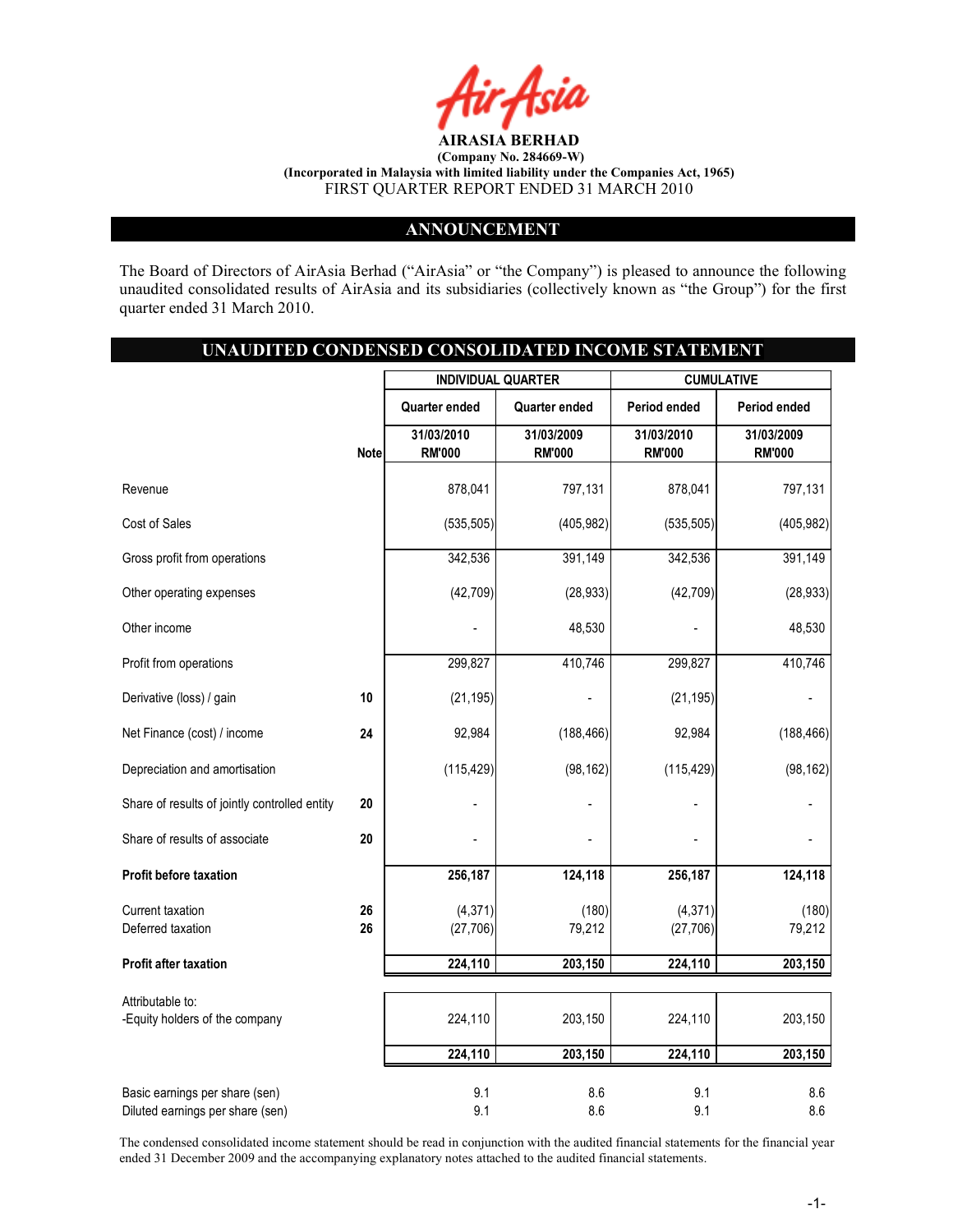fir Asia

# UNAUDITED CONDENSED CONSOLIDATED STATEMENT OF COMPREHENSIVE **INCOME**

|                                                                                                          |             | <b>INDIVIDUAL QUARTER</b>   |                             | <b>CUMULATIVE</b>           |                             |
|----------------------------------------------------------------------------------------------------------|-------------|-----------------------------|-----------------------------|-----------------------------|-----------------------------|
|                                                                                                          |             | Quarter ended               | Quarter ended<br>(restated) | Period ended                | Period ended<br>(restated)  |
|                                                                                                          | <b>Note</b> | 31/03/2010<br><b>RM'000</b> | 31/03/2009<br><b>RM'000</b> | 31/03/2010<br><b>RM'000</b> | 31/03/2009<br><b>RM'000</b> |
| Profit/(Loss) for the period                                                                             |             | 224,110                     | 203,150                     | 224,110                     | 203,150                     |
| Other comprehensive income:<br>Cash flow hedges                                                          | 11          | (11, 150)                   | 0                           | (11, 150)                   | 0                           |
| Total comprehensive income/(loss)<br>for the period                                                      |             | 212,960                     | 203,150                     | 212,960                     | 203,150                     |
| Total comprehensive income/(loss) attributable to:<br>Equity holders of the company<br>Minority Interest |             | 212,960                     | 203,150                     | 212,960                     | 203,150                     |
| Total comprehensive income/(loss)<br>for the period                                                      |             | 212,960                     | 203,150                     | 212,960                     | 203,150                     |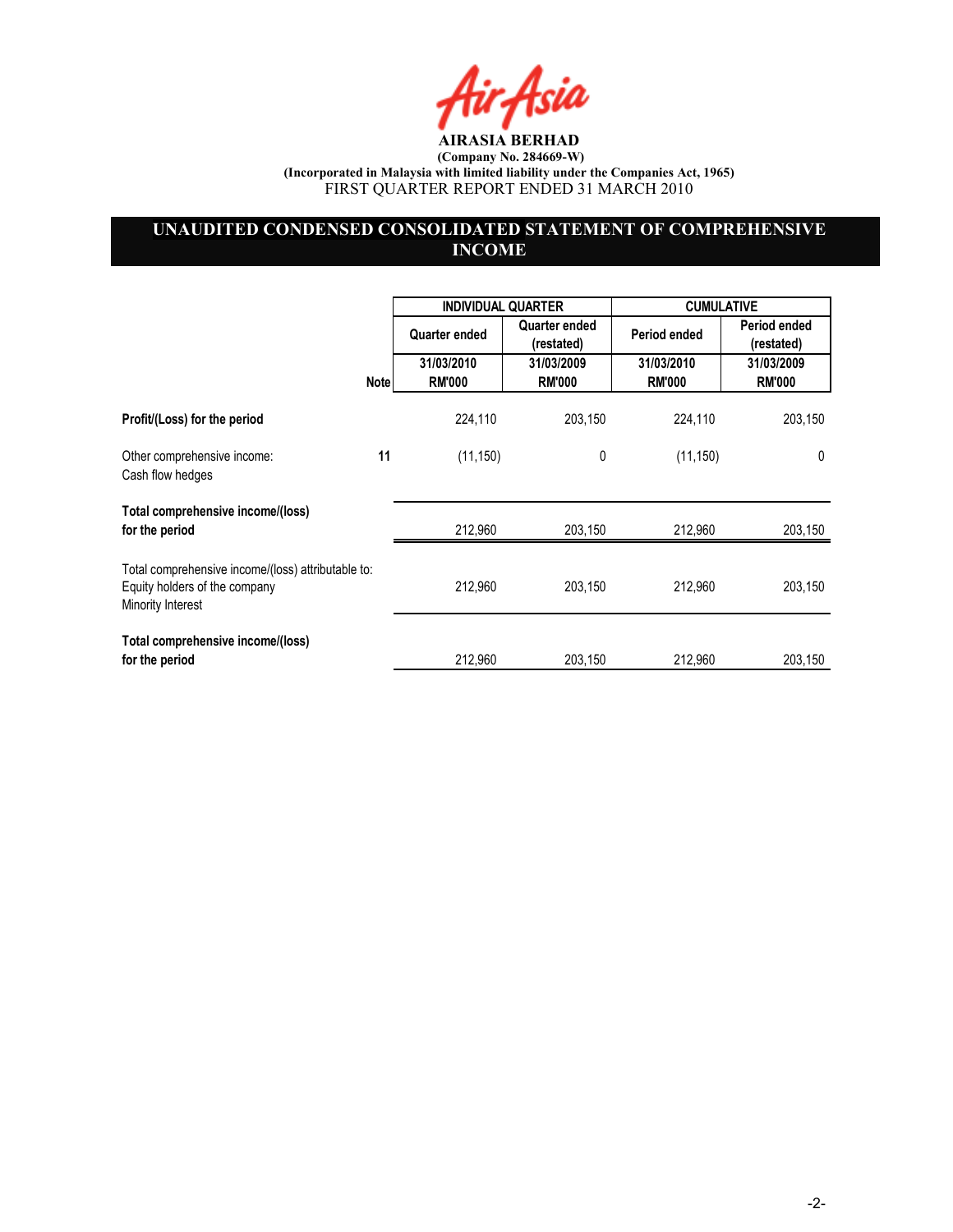fir<sub>i</sub>fsia

# UNAUDITED CONDENSED CONSOLIDATED STATEMENT OF FINANCIAL POSITION AS AT 31 MARCH 2010

|                                               |             | AS AT         | AS AT         |
|-----------------------------------------------|-------------|---------------|---------------|
|                                               |             | 31/03/2010    | 31/12/2009    |
|                                               |             | <b>RM'000</b> | <b>RM'000</b> |
|                                               | <b>Note</b> |               |               |
| <b>NON CURRENT ASSETS</b>                     |             |               |               |
| Property, plant & equipment                   | 12          | 7,827,717     | 7,942,188     |
| Investment in associates                      |             | 29            | 29            |
| <b>Derivative Financial Instruments</b>       | 32          | 60,438        |               |
| <b>AFS Financial Assets</b>                   |             | 132,700       | 26,704        |
| Goodwill                                      |             | 8,738         | 8,738         |
| Deferred tax asset                            |             | 723,568       | 751,274       |
| Long term prepayments                         |             | 23,427        | 23,593        |
| Amount due from a jointly controlled entity   |             | 173,274       | 171,885       |
| Amount due from associates                    |             | 263,714       | 253,037       |
|                                               |             | 9,213,605     | 9,177,448     |
| <b>CURRENT ASSETS</b>                         |             |               |               |
| Inventories (at cost)                         |             | 22,142        | 20,864        |
| Derivative Financial Instruments              | 32          | 6,957         |               |
| Trade receivables                             |             | 39,357        | 68,526        |
| Prepayment, deposits and other receivables    |             | 569,961       | 652,556       |
| Deposit on aircraft purchase                  |             | 316,335       | 330,978       |
| Amount due from a jointly controlled entity   |             | 162,077       | 194,503       |
| Amount due from associates                    |             | 174,320       | 203,851       |
| Deposits, bank and cash balances              |             | 938,481       | 746,312       |
|                                               |             | 2,229,630     | 2,217,590     |
| <b>CURRENT LIABILITIES</b>                    |             |               |               |
| Trade and other payables                      |             | 824,699       | 872,990       |
| Sales in advance                              |             | 288,700       | 283,224       |
| <b>Borrowings</b>                             | 30          | 521,185       | 540,212       |
| Hire-purchase payables                        |             | 46            | 56            |
| Current tax liabilities                       |             | 12,962        | 9,824         |
|                                               |             | 1,647,592     | 1,706,306     |
| <b>NET CURRENT ASSETS</b>                     |             | 582,038       | 511,284       |
|                                               |             |               |               |
| <b>NON CURRENT LIABILITIES</b>                |             |               |               |
| <b>Borrowings</b>                             | 30          | 6,665,778     | 7,067,696     |
| Hire-purchase payables                        |             | 6             | 16            |
| <b>Derivative Financial Instruments</b>       | 32          | 351,660       |               |
|                                               |             | 7,017,444     | 7,067,712     |
|                                               |             |               |               |
|                                               |             | 2,778,199     | 2,621,020     |
| <b>CAPITAL AND RESERVES</b>                   |             |               |               |
| Share capital                                 | 7           | 275,883       | 275,774       |
| Reserves                                      |             | 2,502,316     | 2,345,246     |
| Shareholders' funds                           |             | 2,778,199     | 2,621,020     |
|                                               |             | 2,778,199     | 2,621,020     |
| Net assets per share attributable to ordinary |             |               |               |
| equity holders of the Company (RM)            |             | 1.01          | 0.95          |

The condensed consolidated income statement should be read in conjunction with the audited financial statements for the financial year ended 31 December 2009 and the accompanying explanatory notes attached to the interim financial statements.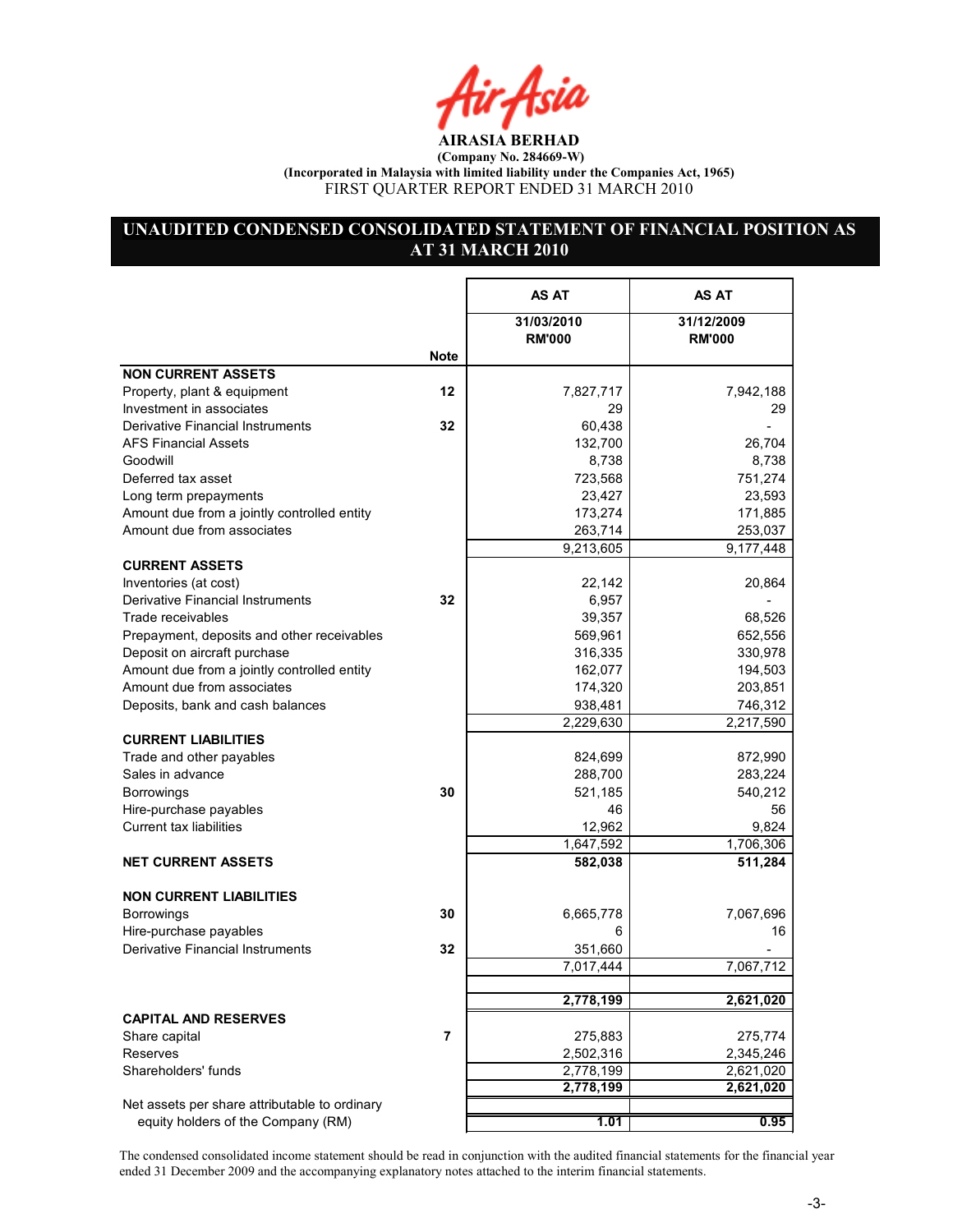r Asia

Г

### UNAUDITED CONDENSED CONSOLIDATED CASH FLOW STATEMENTS

|                                                                                  | <b>PERIOD ENDED</b>         | <b>PERIOD ENDED</b>         |
|----------------------------------------------------------------------------------|-----------------------------|-----------------------------|
|                                                                                  | 31/03/2010<br><b>RM'000</b> | 31/03/2009<br><b>RM'000</b> |
| <b>CASH FLOWS FROM OPERATING ACTIVITIES</b>                                      |                             |                             |
| Profit/(Loss) before taxation                                                    | 377,463                     | 124,118                     |
| Adjustments:                                                                     |                             |                             |
| Property, plant and equipment<br>- Depreciation                                  | 115,429                     | 98,162                      |
| - Gain on disposal                                                               |                             | (33, 395)                   |
| Derivative (loss) / gain                                                         | 21,195                      |                             |
| Amortisation of long term prepayments                                            | 3,885                       | 4,333                       |
| Amortisation of other investments<br>Unrealised foreign exchange (gain)/loss     | 4<br>(286, 326)             | 3<br>88,586                 |
| Interest expense                                                                 | 91,599                      | 98,120                      |
| Interest income                                                                  | (19, 215)                   | (790)                       |
|                                                                                  | 304,034                     | 379,137                     |
| Changes in working capital<br>Inventories                                        | (1,278)                     | (1,994)                     |
| Receivables and prepayments                                                      | 111,919                     | 24,130                      |
| Trade and other payables                                                         | (47, 842)                   | (88, 536)                   |
| Intercompany balances<br>Cash generated from / (used in) operations              | (9, 840)<br>356,993         | (24, 157)<br>288,580        |
|                                                                                  |                             |                             |
| Interest paid                                                                    | (79, 419)                   | (98, 120)                   |
| Interest received                                                                | 19,215                      | 790                         |
| Tax paid<br>Net cash from / (used in) operating activities                       | (1, 233)<br>295,556         | (150)<br>191,100            |
|                                                                                  |                             |                             |
| <b>CASH FLOWS FROM INVESTING ACTIVITIES</b><br>Property, plant and equipment     |                             |                             |
| - Additions                                                                      | (955)                       | (420, 958)                  |
| - Proceeds from disposal                                                         |                             | 157,117                     |
| Deposit on aircraft purchase                                                     |                             |                             |
| Long term prepayments<br>Proceeds from disposal of other investments             | (3,719)                     | (12, 255)                   |
| Net cash used in investing activities                                            | (4, 674)                    | (276, 096)                  |
|                                                                                  |                             |                             |
| <b>CASH FLOWS FROM FINANCING FACILITIES</b><br>Proceeds from allotment of shares | 1,171                       |                             |
| Hire purchase instalments paid                                                   | (20)                        | (19)                        |
| Proceeds from borrowings                                                         | 3,040                       | 373,730                     |
| Repayment of borrowings                                                          | (102, 904)                  | (218, 487)                  |
| Deposits pledged as securities<br>Net cash from financing activities             | (2, 322)<br>(101, 035)      | (3, 511)<br>151,713         |
|                                                                                  |                             |                             |
| <b>NET INCREASE/(DECREASE)</b>                                                   |                             |                             |
| FOR THE FINANCIAL YEAR<br><b>CASH AND CASH EQUIVALENTS AT BEGINNING</b>          | 189,847                     | 66,717                      |
| OF THE FINANCIAL YEAR                                                            | 718,465                     | 120,803                     |
| <b>CASH AND CASH EQUIVALENTS AT END OF</b>                                       |                             |                             |
| <b>FINANCIAL YEAR</b>                                                            | 908,312                     | 187,520                     |

\* The balance at end of financial period excludes fixed deposits of RM30.169 million (31/03/09:

 RM36.471 million) pledged with licensed bank as securities for banking facilities granted to the Company This Condensed Consolidated Cash Flow Statement should be read in conjunction with the Annual

Financial Statements for the financial year ended 31 December 2009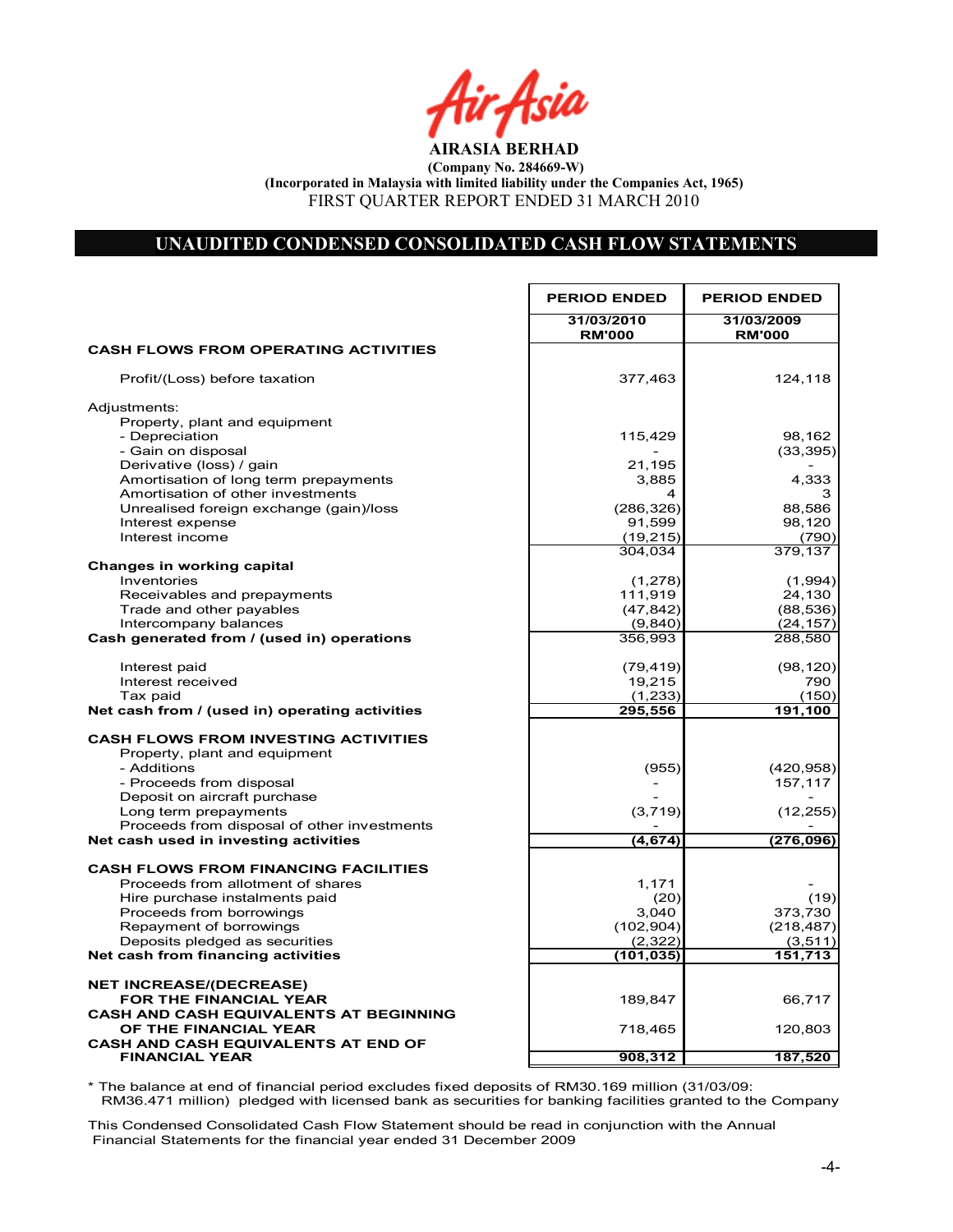

(Incorporated in Malaysia with limited liability under the Companies Act, 1965)<br>FIRST QUARTER REPORT ENDED 31 MARCH 2010 (Incorporated in Malaysia with limited liability under the Companies Act, 1965) FIRST QUARTER REPORT ENDED 31 MARCH 2010  $(Company No. 284669-W)$ (Company o. 284669-W) AIRASIA BERHAD

# UAUDITED CODESED COSOLIDATED STATEMET OF CHAGES I EQUITY UNAUDITED CONDENSED CONSOLIDATED STATEMENT OF CHANGES IN EQUITY

|                                                                                             |                                                            |                                   |                                   | Attributable to Equity Holders of the Company    |                                                 |                                  |                                       |                        |                                              |                                  |
|---------------------------------------------------------------------------------------------|------------------------------------------------------------|-----------------------------------|-----------------------------------|--------------------------------------------------|-------------------------------------------------|----------------------------------|---------------------------------------|------------------------|----------------------------------------------|----------------------------------|
|                                                                                             | Issued and fully paid<br>of RM0.10 each<br>ordinary shares |                                   |                                   |                                                  |                                                 |                                  |                                       |                        |                                              |                                  |
|                                                                                             | of shares<br>Number<br>000.                                | Nominal<br><b>RM'000</b><br>Value | Premium<br><b>RM'000</b><br>Share | Exchange<br>Reserves<br>Foreign<br><b>RM'000</b> | Cash Flow<br>Reserves<br><b>RM'000</b><br>Hedge | Reserves<br><b>RM'000</b><br>AFS | Earnings<br>Retained<br><b>RM'000</b> | <b>RM'000</b><br>Total | <b>Interest</b><br>Minority<br><b>RM'000</b> | EQUITY<br><b>RM'000</b><br>TOTAL |
| At 1 January 2010                                                                           | 2,757,745                                                  | 275,774                           | ,206,216                          | 592                                              |                                                 |                                  | 1,138,438                             | 2,621,020              |                                              | 2,621,020                        |
| Effect of adopting FRS 139                                                                  | ı                                                          | ı                                 | f,                                | f,                                               | (65, 670)                                       | 105,996                          | (97, 278)                             | (56, 952)              | ı                                            | (56, 952)                        |
| At 1 January 2010 (As restated)                                                             | 2,757,745                                                  | 275,774                           | ,206,216                          | 592                                              | (65, 670)                                       | 105,996                          | 1,041,160                             | 2,564,068              | $\mathbf{I}$                                 | 2,564,068                        |
| Net Profit for the period                                                                   |                                                            |                                   |                                   |                                                  |                                                 |                                  | 224,110                               | 224,110                | ï                                            | 224,110                          |
| Other comprehensive income                                                                  |                                                            |                                   |                                   |                                                  | (11, 150)                                       | $\mathbf{I}$                     |                                       | (11, 150)              |                                              | (11, 150)                        |
| Share Option Scheme ('ESOS')<br>- Pursuant to the Employees'<br>Issuance of ordinary shares | 1,084                                                      | 109                               | 1,062                             |                                                  |                                                 |                                  | $\mathbf{I}$                          | 1,171                  |                                              | 1,171                            |
| At 31 March 2010                                                                            | 2,758,829                                                  | 275,883                           | 207,278                           | 592                                              | (76, 820)                                       | 105,996                          | 1,265,270                             | 2,778,199              |                                              | 2,778,199                        |
| At 1 January 2009                                                                           | 2,374,210                                                  | 237,421                           | 735,352                           | 592                                              |                                                 |                                  | 632,171                               | 1,605,536              |                                              | 1,605,536                        |
| Net Profit for the period                                                                   |                                                            |                                   |                                   |                                                  |                                                 | ı                                | 203,150                               | 203,150                |                                              | 203,150                          |
| - Pursuant to the Employees'<br>Issuance of ordinary shares                                 |                                                            | $\mathbf I$                       | 1                                 | 1                                                | ı                                               | ٠                                | f,                                    | ı                      | I.                                           | I.                               |
| Share Option Scheme ('ESOS')                                                                |                                                            | $\mathbf{I}$                      | $\mathbf I$                       | $\mathbf I$                                      | ı                                               | I                                | $\mathbf I$                           | ı                      |                                              | $\mathbf I$                      |
| At 31 March 2009<br>i.                                                                      | 2,374,210                                                  | 237,421                           | 735,352                           | 592                                              |                                                 |                                  | 835,321                               | 1,808,686              |                                              | 1,808,686                        |

The condensed consolidated income statement should be read in conjunction with the audited financial statements for the financial year ended 31 December 2009 and the accompanying explanatory notes<br>attached to the interim f The condensed consolidated income statement should be read in conjunction with the audited financial statements for the financial year ended 31 December 2009 and the accompanying explanatory notes attached to the interim financial statements.

 $\vec{\mathsf{p}}$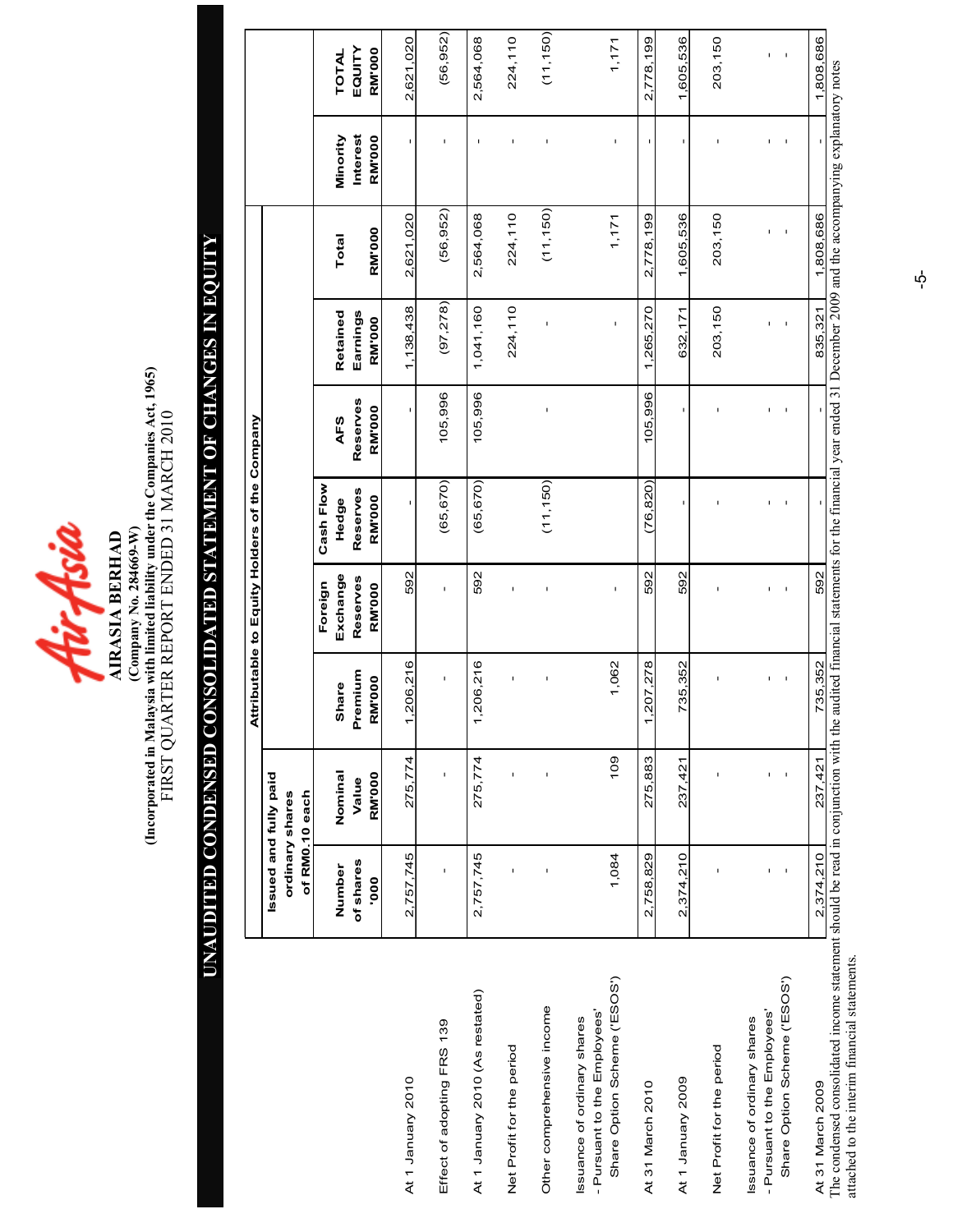

# KEY OPERATING STATISTICS - 31 MARCH 2010

Performance indicator for Malaysian operations for current quarter against the same quarter last year

| <b>Quarter Ended: 31 March</b>   | <b>Jan-Mar 2010</b> | <b>Jan-Mar 2009</b><br>(restated) | <b>Change</b><br>$y$ -o-y |
|----------------------------------|---------------------|-----------------------------------|---------------------------|
|                                  |                     |                                   |                           |
| Passengers Carried               | 3,685,389           | 3,147,609                         | 17%                       |
| Capacity                         | 5,016,780           | 4,515,120                         | 11%                       |
| Seat Load Factor                 | 74%                 | 70%                               | 4 ppt                     |
| ASK (million)                    | 5,929               | 5,215                             | 14%                       |
| RPK (million)                    | 4,090               | 3,487                             | 17%                       |
| Average Fare (RM)                | 172.6               | 197.9                             | $-13%$                    |
| Ancillary Income per pax (RM)    | 38.1                | 29.0                              | 31%                       |
| Unit Passenger Revenue (RM)      | 210.7               | 226.9                             | -7%                       |
| Rev / ASK (sen)                  | 13.22               | 13.84                             | $-4%$                     |
| Rev / ASK (US cents)             | 3.92                | 3.99                              | $-2%$                     |
| Cost / ASK (sen)                 | 11.54               | 9.83                              | $-17%$                    |
| Cost / ASK (US cents)            | 3.42                | 2.71                              | -26%                      |
| Cost / ASK-ex fuel (sen)         | 6.33                | 6.07                              | -4%                       |
| Cost / ASK-ex fuel (US cents)    | 1.88                | 1.67                              | $-12%$                    |
| Aircraft (average)               | 46.0                | 41.0                              | 12%                       |
| Aircraft (end of period)         | 48                  | 45                                | 7%                        |
| Average Stage Length (km)        | 1,174               | 1,167                             | $1\%$                     |
| Number of Flights                | 27,871              | 25,084                            | 11%                       |
| Fuel Consumed (barrels)          | 1,017,693           | 878,249                           | 16%                       |
| Average Fuel Price (US\$/barrel) | 90.0                | 61.6                              | 46%                       |

### Definition and calculation methodology

| ASK (available seat kilometer)    | $=$ Total available seats multiplied by the distance flown.                                                                                                                                                          |
|-----------------------------------|----------------------------------------------------------------------------------------------------------------------------------------------------------------------------------------------------------------------|
| RPK (revenue passenger kilometer) | $=$ Number of passengers carried multiplied by distance flown                                                                                                                                                        |
| Revenue / ASK (Yield)             | $=$ Total revenue less aircraft lease rental from Thailand AirAsia and Indonesia<br>AirAsia (Q1 2010: RM 93.963 million, Q1 2009: RM 75.116 million),<br>divided by available seat kilometer                         |
| Cost / ASK                        | $=$ Total expenses before interest and tax less depreciation for Thailand AirAsia<br>and Indonesia AirAsia aircraft (O1 2010: RM 28.886 million, O1 2009:<br>RM 20.316 million), divided by available seat kilometer |
| $Cost / ASK - ex fuel$            | $=$ Costs, as defined above, less fuel expenses, divided by available seat kilometer                                                                                                                                 |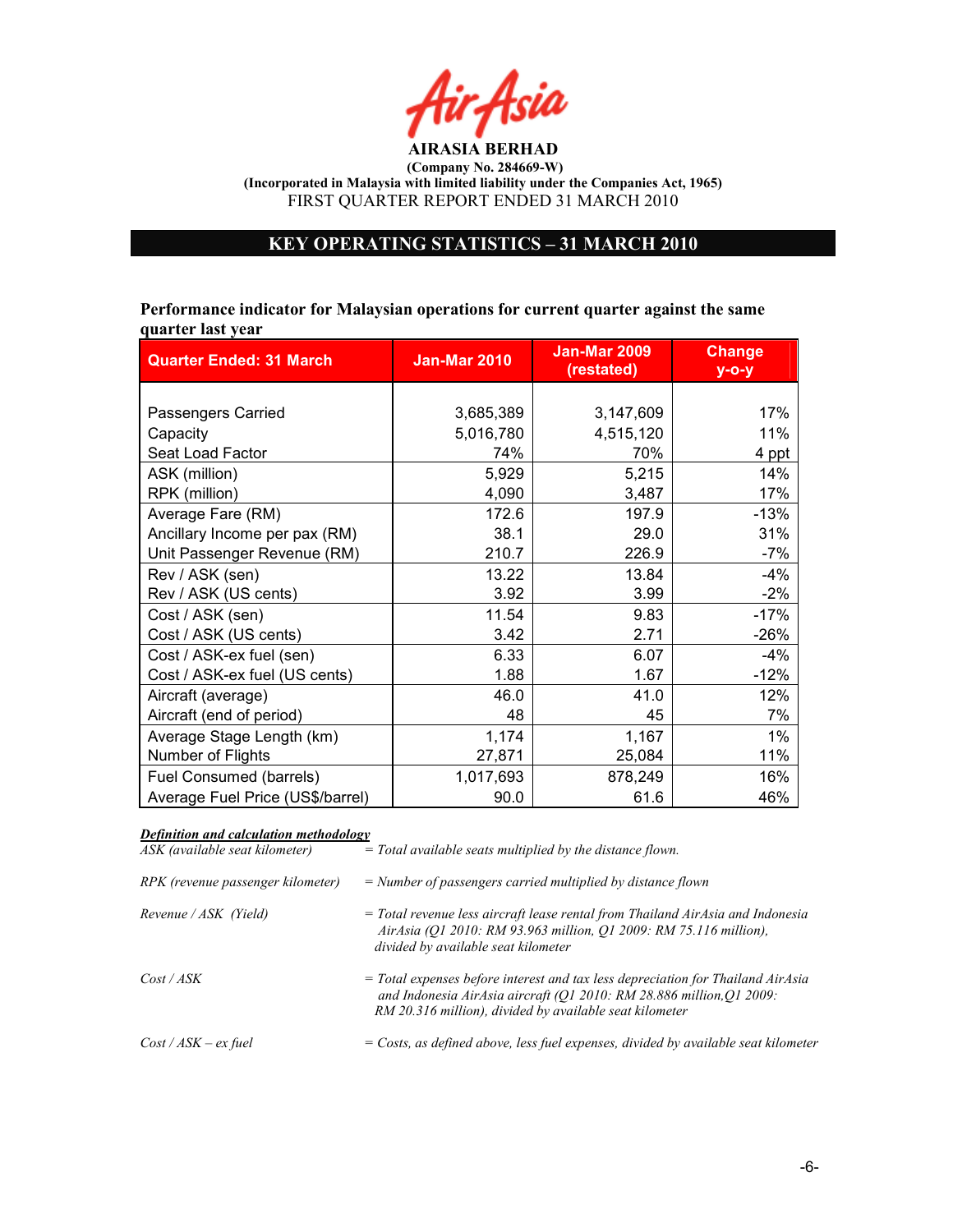

# OTES TO THE UAUDITED ACCOUTS – 31 MARCH 2010

### 1. Basis of preparation

The interim financial report is unaudited and has been prepared in accordance with Financial Reporting Standard ("FRS") 134: "Interim Financial Reporting" and paragraph 9.22 and Appendix 9B of the Bursa Malaysia Securities Berhad ("Bursa Malaysia") Listing Requirements.

The interim financial statements should be read in conjunction with the audited financial statements of the Group for the financial year ended 31 December 2009. The accounting policies and methods of computation adopted for the interim financial statements are consistent with those adopted for the audited financial statements for the financial year ended 31 December 2009, except for those accounting policies detailed in section 2 below.

### 2. Summary of significant accounting policies

With effect from 1 January 2010 the Group has adopted the following accounting standards: FRS 139: Financial Instruments, Recognition and Measurement, FRS 8 Operating Segments, FRS 101 (Revised) : Presentation of Financial Statements and FRS 7: Financial Instruments: Disclosures with effect from 1 January 2010.

### i) Effects of Adoption of FRS 139: Financial Instruments, Recognition and **Measurement**

FRS 139 sets out the new requirements for the recognition and measurement of financial instruments and the requirements for the application of hedge accounting.

Financial instruments are recorded initially at fair value. Subsequent measurement of those instruments at the balance sheet date reflects the designation of the financial instrument. The Group determines the classification at initial recognition and re-evaluates this designation at each year end except for those financial instruments measured at fair value through profit or loss.

### Financial Assets

The group classifies its financial assets in the following categories: at fair value through profit or loss, loans and receivables, and available-for-sale. The classification depends on the purpose for which the financial assets were acquired. Management determines the classification of its financial assets at initial recognition.

### a) Financial assets at fair value through profit or loss

Financial assets at fair value through profit or loss are financial assets held for trading. A financial asset is classified in this category if acquired principally for the purpose of selling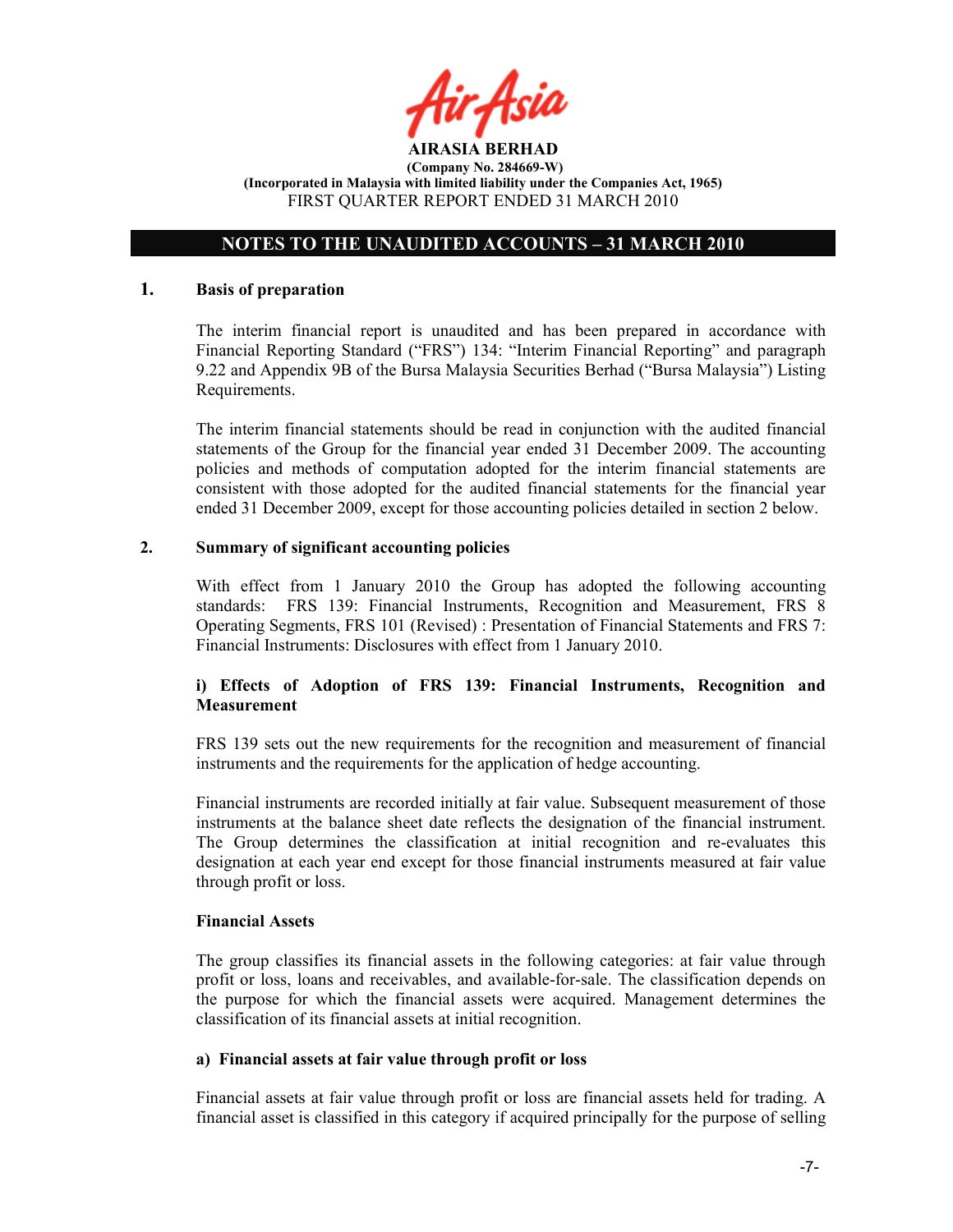

(Company No. 284669-W)

(Incorporated in Malaysia with limited liability under the Companies Act, 1965) FIRST QUARTER REPORT ENDED 31 MARCH 2010

# OTES TO THE UAUDITED ACCOUTS – 31 MARCH 2010

in the short-term. Derivatives are also categorised as held for trading unless they are designated as hedges. Assets in this category are classified as current assets.

### b) Loans and Receivables

Loans and receivables are non-derivative financial assets with fixed or determinable payments that are not quoted in an active market. They are included in current assets, except for maturities greater than 12 months after the end of the reporting period. These are classified as non-current assets.

### c) Available-for-sale

Available-for-sale financial assets are non-derivatives that are either designated in this category or not classified in any of the other categories. They are included in non-current assets unless the investment matures or management intends to dispose of it within 12 months of the end of the reporting period. Available-for-sale financial assets were previously classified within Other Investments.

### Financial Liabilities

### a) Borrowings

Borrowings are initially measured at fair value plus directly attributable transaction costs and subsequently at amortised cost using the effective interest rate method. Gains and losses are recognised in the consolidated income statement when the liabilities are derecognised or through the amortisation process.

### b) Derivative Financial Instruments

Derivative financial instruments are required to be initially recognised at fair value on the date the derivative contract is entered into and subsequently at fair value at each balance sheet date. Derivatives are carried as assets when fair value is positive and as liabilities when fair value is negative. Any gains or losses arising from changes in fair value on derivatives that do not qualify for hedge accounting are recognised in the income statement.

However, where derivatives qualify for hedge accounting, recognition of any resultant gain or loss depends on the nature of item being hedged as follows:

### Cash flow hedge

The effective portion of the gain or loss on the hedging instrument is recognised directly in equity, while an ineffective portion is recognised immediately in the income statement. Amounts taken to equity are transferred to the income statement when the hedged transaction affects profit or loss, such as when the hedged financial expense is recognised or when a forecast sale occurs. When the hedged item is the cost of a non-financial asset or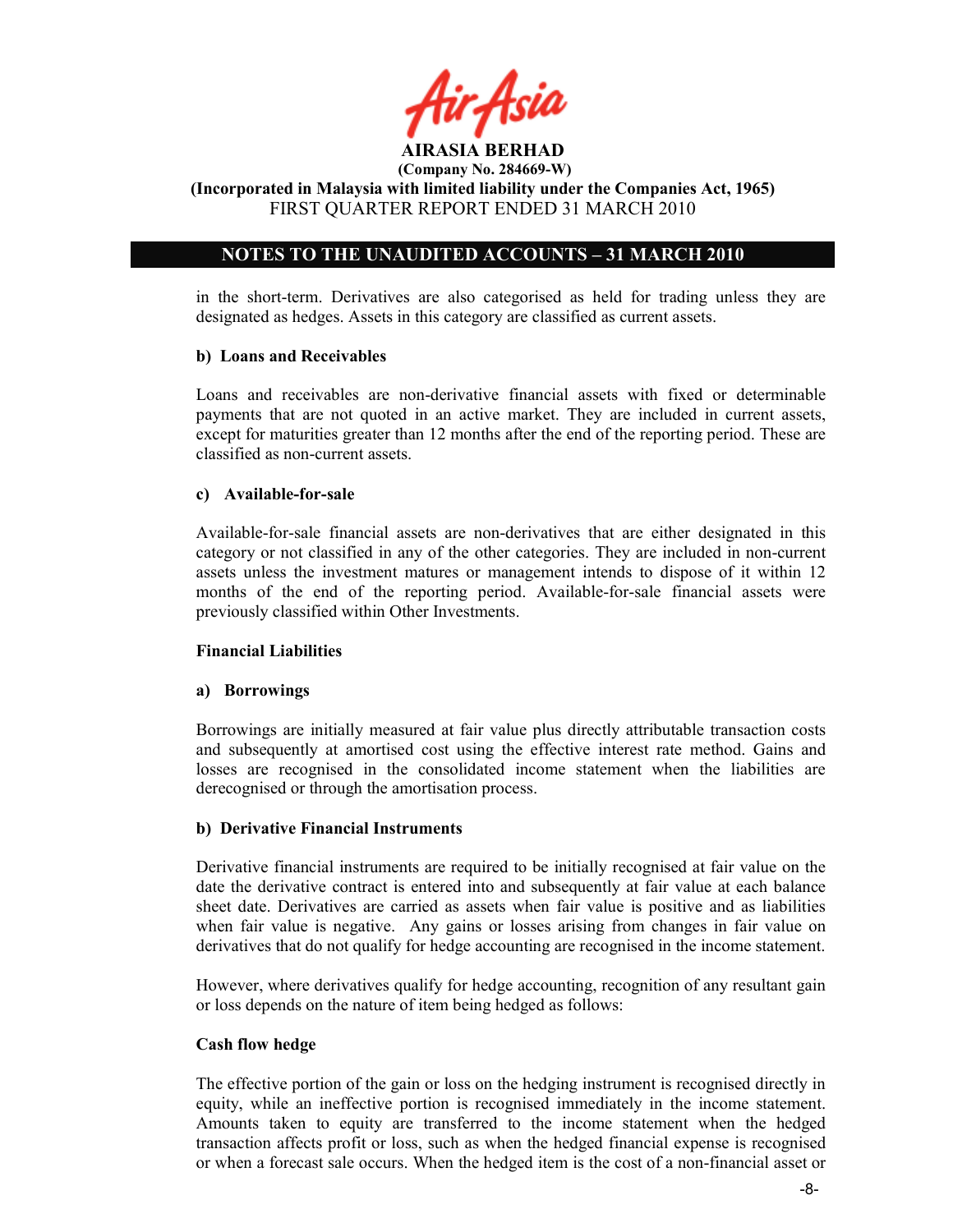

(Company No. 284669-W)

(Incorporated in Malaysia with limited liability under the Companies Act, 1965) FIRST QUARTER REPORT ENDED 31 MARCH 2010

### OTES TO THE UAUDITED ACCOUTS – 31 MARCH 2010

non-financial liability, the amounts taken to equity are transferred to the initial carrying amount of non-financial asset or liability. If the forecast transaction or firm commitment is no longer expected to occur, amounts previously recognised in equity are transferred to the income statement. If the hedging instrument expires or is sold, terminated or exercised without replacement or rollover, or if its designation as a hedge is revoked, amounts previously recognised in equity remain in equity until the forecast transaction or firm commitment occurs.

In accordance with the provisions of FRS 139, the above changes are applied prospectively and the comparatives as at 31 December 2009 are not restated. Instead, the changes have been accounted for by making the following FRS139 adjustments to opening balances in the balance sheet as at 1 January 2010.

|                                              | As at 01/01/2010 |
|----------------------------------------------|------------------|
|                                              | <b>RM'000</b>    |
| Available-for-Sale Financial Assets          | 105,996          |
| Derivative Financial Assets                  | 158,115          |
| Derivative Financial Liabilities             | (288,760)        |
| Amounts due from a jointly controlled entity | (15, 462)        |
| Amounts due from an associate                | (16, 841)        |
|                                              | (56,952)         |

In addition, these changes in accounting policies have the effect of decreasing the profit for the current period by RM139.2 million.

### ii) Effects of Adoption of FRS 8: Operating Segments

FRS 8 requires an entity to report financial and descriptive information about its reportable segments. AirAsia Berhad operates a single reportable segment, that of Airline Operations, for decision making purposes so no further segment information is disclosed.

### iii) Effects of Adoption of FRS 101 (Revised): Presentation of Financial Statements

FRS 101 (Revised) requires owner and non-owner changes in equity to be presented separately. The statement of changes in equity will include only details of transactions with owners, with all non-owner changes in equity presented as a single line labelled as total comprehensive income. The revised standard also requires the presentation of the statement of comprehensive income: its presents all items of income and expense recognised in profit or loss, together with all other items of recognised income and expense, either in one single statement, or in two linked statements.

This is a disclosure standard with no impact on the financial position or financial performance of the Group.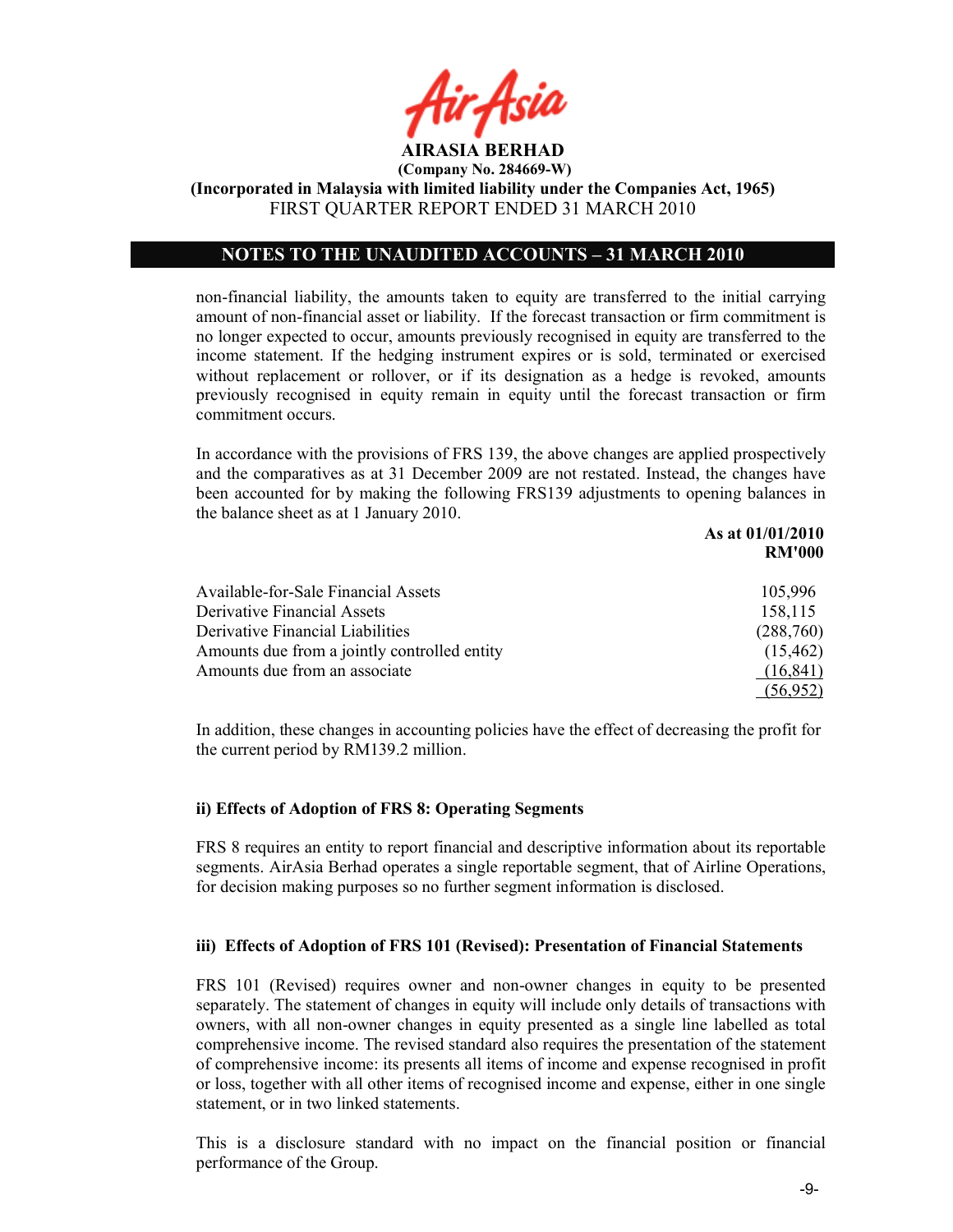

# (Company No. 284669-W) (Incorporated in Malaysia with limited liability under the Companies Act, 1965)

# FIRST QUARTER REPORT ENDED 31 MARCH 2010

# OTES TO THE UAUDITED ACCOUTS – 31 MARCH 2010

### iv) Effects of Adoption of FRS 7: Financial Instruments: Disclosures

FRS 7 requires comprehensive disclosure on qualitative and quantitative information about exposure to risks from financial instruments. Such disclosures will be made in the audited annual financial statements of the Group.

### v) Changes in Accounting Policies and Effects of Adoption of New and Revised FRSs

At the date of authorisation of this quarterly condensed financial report, the MASB had issued the following FRS and Interpretations but which were not yet effective and have not been adopted by the Group:

### Effects for financial periods beginning on or after

| FRS 1 (Revised): First time adoption of Financial Reporting Standards<br>FRS 3 (Revised): Business Combination | 1 July 2010<br>1 July 2010 |
|----------------------------------------------------------------------------------------------------------------|----------------------------|
| FRS 127 (Revised): Consolidated and Separate Financial Instruments                                             |                            |
| (amended)                                                                                                      | 1 July 2010                |
| IC Interpretation 12: Service Concession Arrangements                                                          | 1 July 2010                |
| IC Interpretation 15: Agreements for the Construction of Real Estate                                           | 1 July 2010                |
| IC Interpretation 16: Hedges of Net Investments in a Foreign Operation                                         | 1 July 2010                |
| IC Interpretation 17: Distributions of Non-cash Assets to Owners                                               | 1 July 2010                |

The amendments to the FRS: FRS 2: Share-based Payment 1 July 2010 FRS 5: Non-current Assets Held for Sale and Discontinued Operations 1 July 2010 FRS 138: Intangible Assets 1 July 2010 IC Interpretation 9: Reassessment of Embedded Derivatives 1 July 2010

These new FRS and interpretations are not expected to have any significant impact on the financial statements of the Group upon their initial application.

### 3. Auditors' report on preceding annual financial statements

The auditors have expressed an unqualified opinion on the Group's statutory financial statements for the financial year ended 31 December 2009 in their report dated 30 April 2010.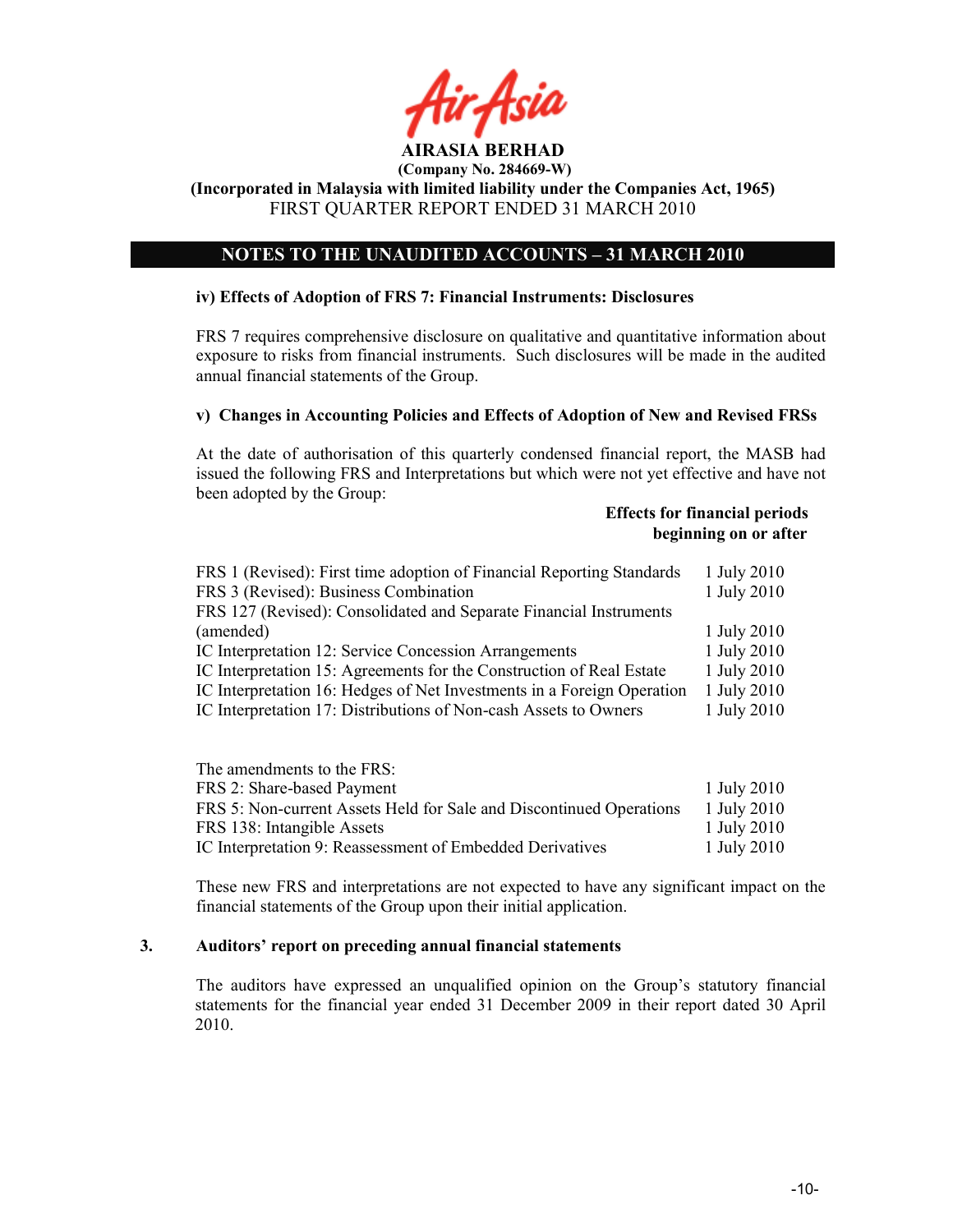

# OTES TO THE UAUDITED ACCOUTS – 31 MARCH 2010

### 4. Seasonality of operations

AirAsia is primarily involved in the provision of air transportation services and thus, is subject to the seasonal demand for air travel. The seat load factor was 4 percentage points higher in the quarter under review against the same period last year. Compared against the immediate preceding quarter (fourth quarter October - December), the seat load factor was 6 percentage points lower. This seasonal pattern is in line with the expectation of the Group.

### 5. Unusual items due to their nature, size or incidence

There were no unusual items affecting assets, liabilities, equity, net income or cash flows during the current quarter and financial period-to-date.

### 6. Changes in estimates

There were no changes in estimates that have had material effect in the current quarter and financial period-to-date results.

### 7. Capital and reserves

During quarter ended 31 March 2010, the total issued and paid-up share capital of the Company increased from 275,774,458 to 275,882,858 ordinary shares by the issuance of 1,084,000 ordinary shares of RM0.10 each pursuant to the exercise of ESOS at the option price of RM1.08. Other than the above, there was no cancellation, repurchases, resale and repayment of debt and equity securities for the period ended 31 March 2010.

### 8. Dividend paid

There were no dividends paid in the quarter ended 31 March 2010.

### 9. Segment reporting

The Group operates a single reportable segment, that of Airline Operations.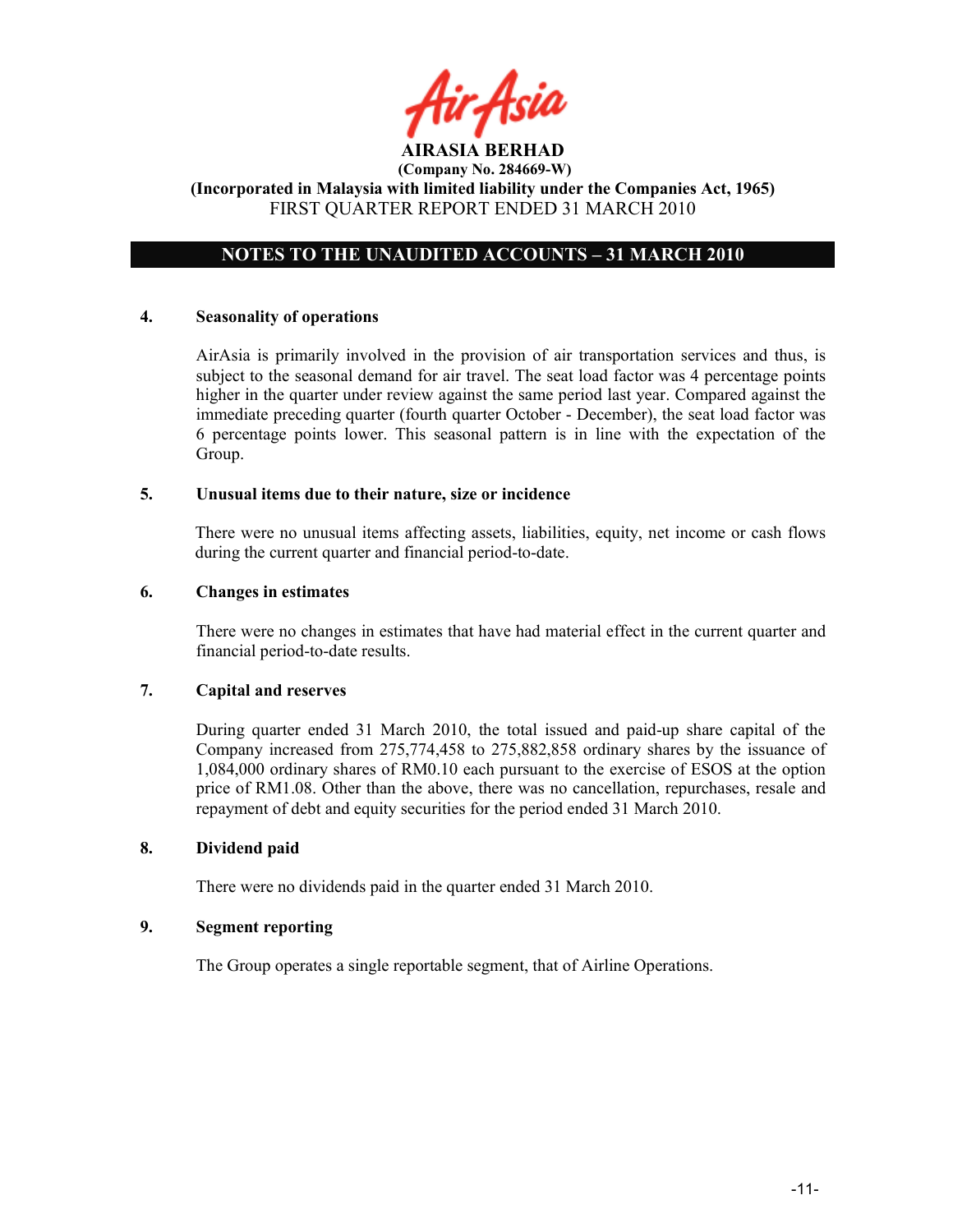

# OTES TO THE UAUDITED ACCOUTS – 31 MARCH 2010

### 10. Derivative gain / (loss)

 Derivative gain/(loss) comprise fair value changes due to movement in mark-to-market (MTM) position on non-designated hedging contracts and ineffective hedges at 31 March 2010 as compared to 1 January 2010, and are detailed below:

|     |                                                  | <b>Quarter ended</b><br>31/03/2010<br><b>RM</b> million | Quarter ended<br>31/03/2009<br><b>RM</b> million |
|-----|--------------------------------------------------|---------------------------------------------------------|--------------------------------------------------|
| (1) | Gain $/$ (loss) from fuel contracts              | 29                                                      | $\overline{\phantom{0}}$                         |
| (i) | Gain / (loss) from foreign currency contracts    | (7.5)                                                   | $\overline{\phantom{0}}$                         |
|     | (v) Gain $/$ (loss) from interest rate contracts | (16.6)                                                  | -                                                |
|     |                                                  |                                                         |                                                  |

The above gains and losses arise from the movement in exchange rates (principally RM:US\$), interest rates and jet fuel prices relative to the contracted rate during the quarter.

The fair value of derivative financial instruments is determined by discounting future cash flows to present value.

### 11. Other Comprehensive Income

Cash flow hedges represent fair value changes due to movement in MTM position on effective hedging contracts at 31 March 2010 as compared to 1 January 2010 as follows:

|                                               | <b>Quarter ended</b><br>31/03/2010<br><b>RM</b> million | Quarter ended<br>01/01/2010<br><b>RM</b> million |
|-----------------------------------------------|---------------------------------------------------------|--------------------------------------------------|
| Fair value loss in the period<br>(1)          | (132.4)                                                 |                                                  |
| Amount transferred to income statement<br>(1) | 121.3                                                   | -                                                |
|                                               |                                                         |                                                  |

### 12. Property, plant and equipment

### (a) acquisition and disposals

During the quarter ended 31 March 2010, the Group acquired property, plant and equipment with a cost of RM0.96 million (quarter ended 31 March 2009: RM420.9 million).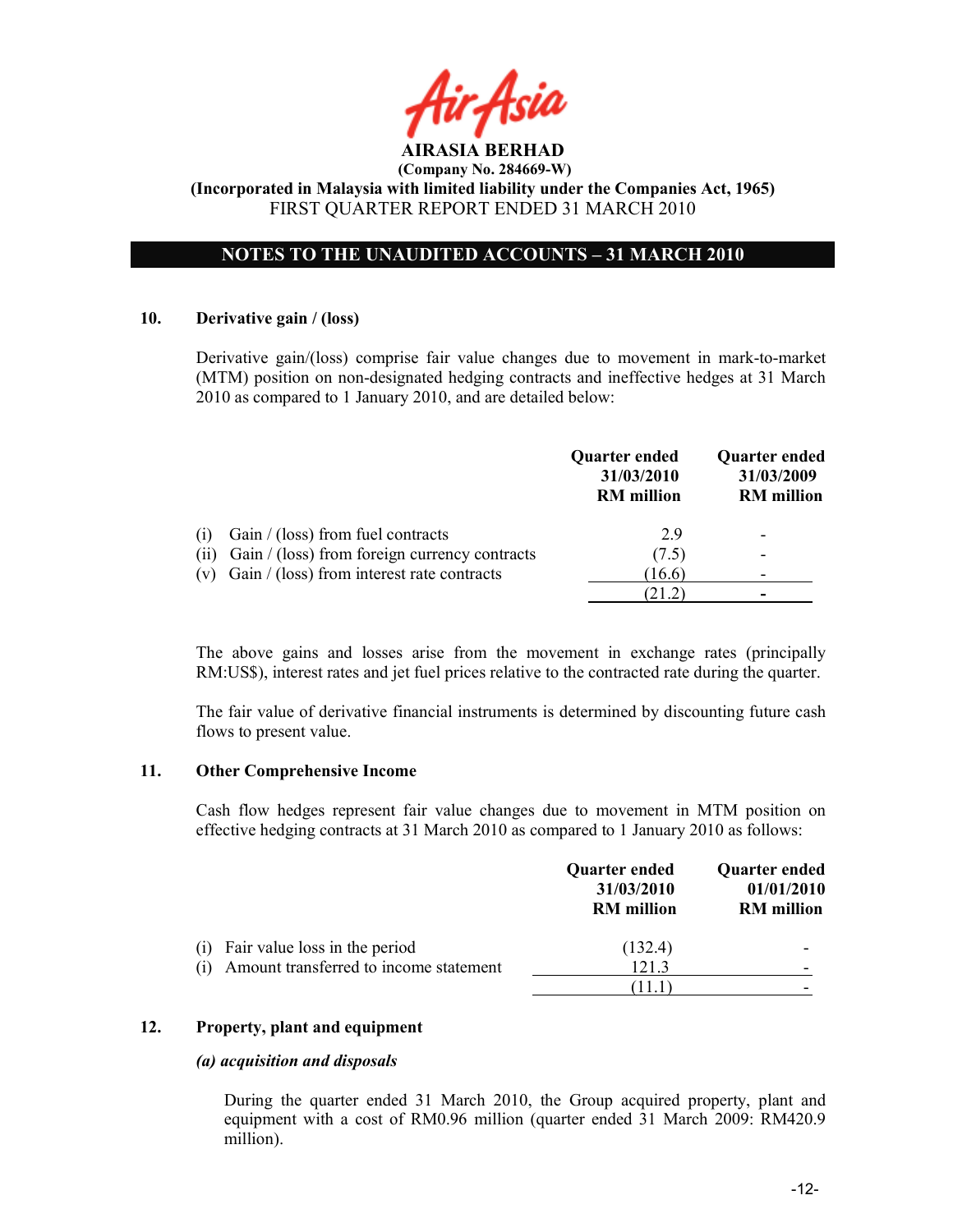AIRASIA BERHAD (Company No. 284669-W)

(Incorporated in Malaysia with limited liability under the Companies Act, 1965) FIRST QUARTER REPORT ENDED 31 MARCH 2010

# OTES TO THE UAUDITED ACCOUTS – 31 MARCH 2010

During the quarter ended 31 March 2010, there was no disposal of property, plant and equipment (quarter ended 31 March 2009: RM157.1 million).

### (b) valuation

 There was no revaluation of property, plant and equipment for the quarter ended 31 March 2010.

### 13. Post balance sheet events

There were no material events after the period end that have not been reflected in the financial statements for the financial period ended 31 March 2010 as at the date of this report.

### 14. Changes in composition of the Group

There were no changes in the composition of the Group, including business combinations, acquisition or disposal of subsidiaries and long term investments, restructuring and discontinuing operations during the quarter.

### 15. Contingent assets

As at the date of this report, the Group does not have any contingent assets.

### 16. Changes in contingent liabilities since the last annual balance sheet date

There were no material changes in contingent liabilities since the latest audited financial statements of the Group for the financial year ended 31 December 2009.

### 17. Capital commitments outstanding not provided for in the interim financial report

Capital commitments for property, plant and equipment:

|            | <b>Group and Company</b> |
|------------|--------------------------|
| 31/03/2010 | 31/03/2009               |
|            | RM'000                   |
| 15,837,592 | 18,208,903               |
| 8,472,481  | 9,022,765                |
| 24,310,073 | 27, 231, 668             |
|            | RM'000                   |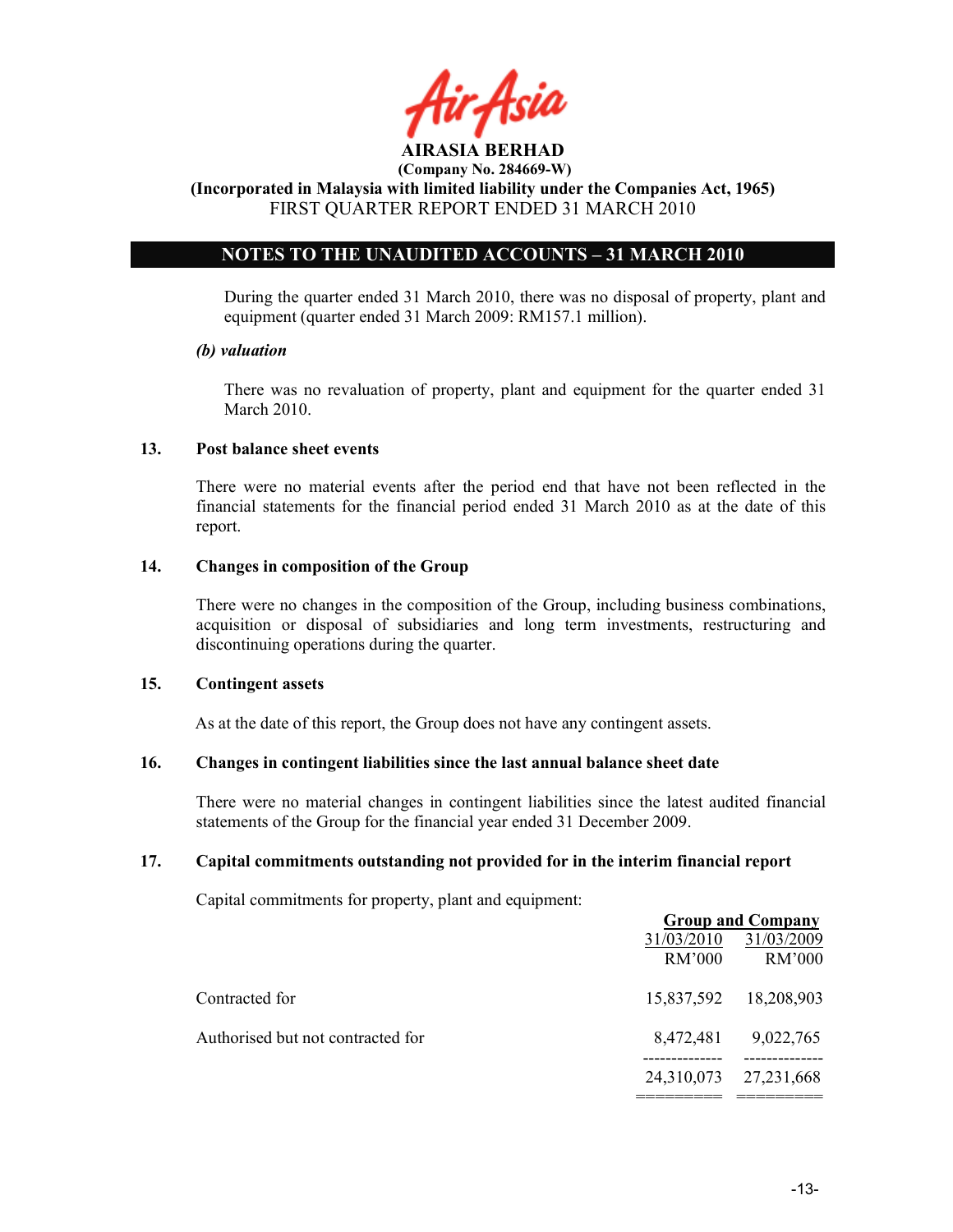# OTES TO THE UAUDITED ACCOUTS – 31 MARCH 2010

### 18. Material related party transactions

Details of the relationship and transactions between AirAsia and its related parties are as described below. The related party transactions described were carried out on the terms and conditions obtainable in transactions with unrelated parties unless otherwise stated.

|              | Name of company      | <b>Relationship</b>                        |  |
|--------------|----------------------|--------------------------------------------|--|
| Thai AirAsia |                      | A jointly controlled entity of the Company |  |
|              | PT Indonesia AirAsia | An associate of the Company                |  |
|              | AirAsia X Sdn. Bhd.  | An investment with common shareholders and |  |
|              |                      | directors of the Company                   |  |

These following items have been included in the Income Statement.

|                          |                                       |                             | Group                              |
|--------------------------|---------------------------------------|-----------------------------|------------------------------------|
|                          |                                       | Quarter ended<br>31/03/2010 | <b>Quarter ended</b><br>31/03/2009 |
|                          |                                       | <b>RM'000</b>               | <b>RM'000</b>                      |
| Thai AirAsia             |                                       |                             |                                    |
| $\blacksquare$           | Lease rental income on aircraft       | 51,011                      | 43,538                             |
| $\overline{\phantom{a}}$ | Maintenance and overhaul charges      | 6,170                       | 7,468                              |
|                          | <b>PT Indonesia AirAsia</b>           |                             |                                    |
|                          | - Lease rental income on aircraft     | 42,952                      | 31,578                             |
| $\overline{\phantom{a}}$ | Maintenance and overhaul charges      | 3,972                       | 8,662                              |
|                          | AirAsia X Sdn. Bhd.                   |                             |                                    |
| $\sim$                   | Services charged to AirAsia X Sdn Bhd | 11,932                      | 5,227                              |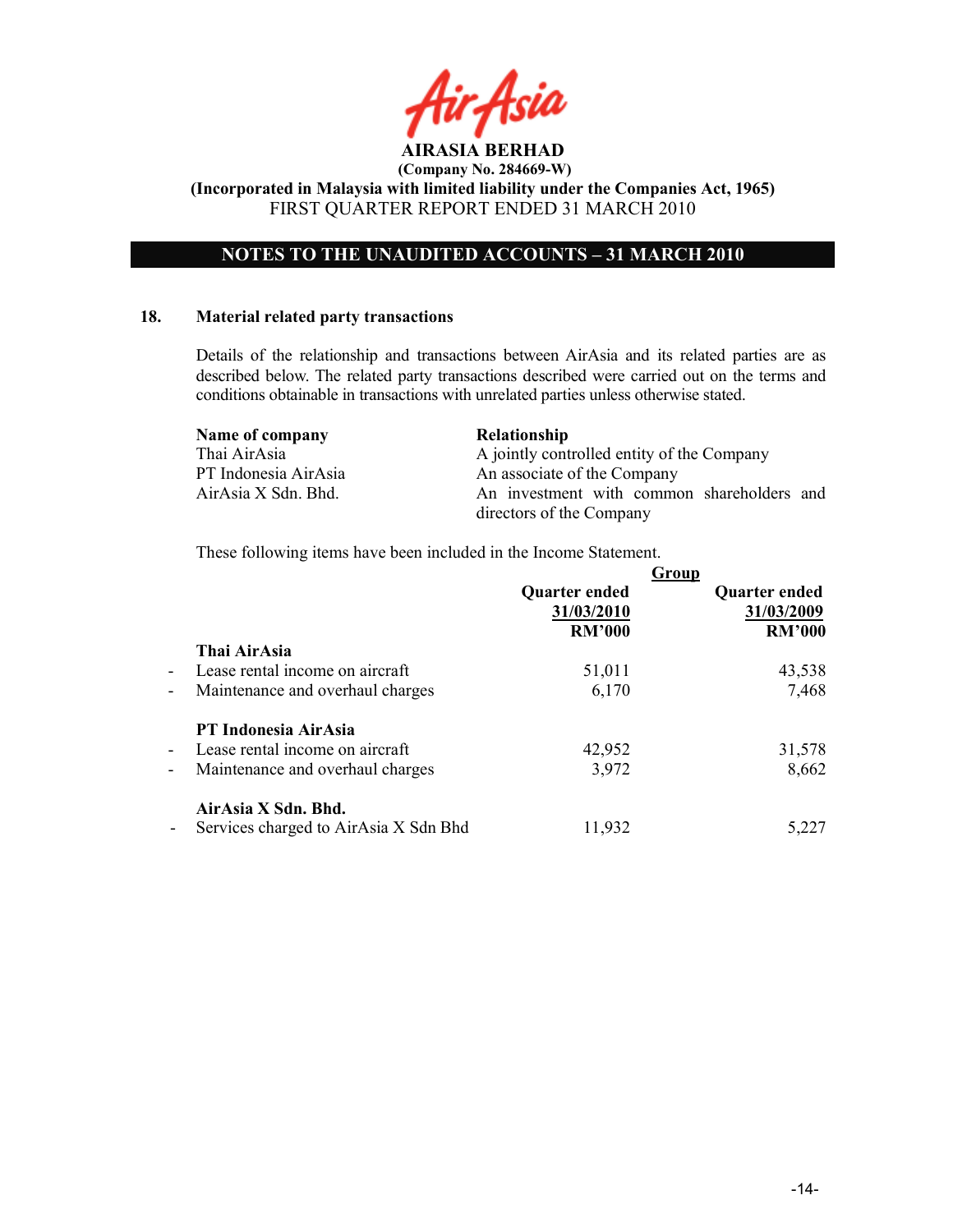# NOTES TO THE UNAUDITED ACCOUNTS - 31 MARCH 2010

### 19. Review of performance

| (A) Performance of current quarter against the same quarter last year |                     |                     |               |  |  |
|-----------------------------------------------------------------------|---------------------|---------------------|---------------|--|--|
| <b>Quarter Ended: 31 March</b>                                        | <b>Jan-Mar 2010</b> | <b>Jan-Mar 2009</b> | <b>Change</b> |  |  |
| <b>RM'000</b>                                                         |                     | (restated)          | $y$ -o-y      |  |  |
|                                                                       |                     |                     |               |  |  |
| <b>Ticket Sales</b>                                                   | 636,214             | 622,930             | 2%            |  |  |
| Ancillary Income                                                      | 140,278             | 91,248              | 54%           |  |  |
| <b>Other Operating Income</b>                                         | 101,549             | 82,953              | 22%           |  |  |
| <b>Revenue</b>                                                        | 878,041             | 797,131             | 10%           |  |  |
|                                                                       |                     |                     |               |  |  |
| <b>Staff Cost</b>                                                     | (77, 598)           | (63, 465)           | $-22%$        |  |  |
| Fuel and Oil                                                          | (308, 834)          | (196, 011)          | $-58%$        |  |  |
| <b>User &amp; Station Charges</b>                                     | (55, 421)           | (49, 747)           | $-11%$        |  |  |
| Maintenance & Overhaul                                                | (25, 190)           | (32,072)            | 21%           |  |  |
| Sales and Marketing                                                   | (27, 862)           | (20, 589)           | $-35%$        |  |  |
| <b>Others</b>                                                         | (59, 621)           | (45, 291)           | $-32%$        |  |  |
| <b>EBITDAR</b>                                                        | 323,516             | 389,956             | $-17%$        |  |  |
| Lease of Aircraft                                                     | (21, 832)           | (27, 650)           | 21%           |  |  |
| <b>EBITDA</b>                                                         | 301,684             | 362,305             | $-17%$        |  |  |
| Depreciation & Amortisation                                           | (115, 429)          | (98, 163)           | $-18%$        |  |  |
| <b>EBIT</b>                                                           | 186,255             | 264,142             | $-29%$        |  |  |
| Derivative gain / (loss)                                              | (21, 195)           |                     |               |  |  |
| <b>Net Finance Cost</b>                                               | (74, 238)           | (97, 014)           | 23%           |  |  |
| Unrealised forex gain / (loss)                                        | 165,985             | (90, 374)           | 284%          |  |  |
| Other Income / (Expenses)                                             | (620)               | 47,363              | 101%          |  |  |
| Profit before tax                                                     | 256,187             | 124,118             | 106%          |  |  |
| <b>Taxation</b>                                                       | (32,076)            | 79,032              | $-141%$       |  |  |
| <b>Profit after tax</b>                                               | 224,110             | 203,150             | 10%           |  |  |
|                                                                       |                     |                     |               |  |  |
| <b>EBITDAR Margin</b>                                                 | 36.8%               | 48.9%               | $-12.1$ ppt   |  |  |
| <b>EBIT Margin</b>                                                    | 21.2%               | 33.1%               | $-11.9$ ppt   |  |  |
| Profit after Tax Margin                                               | 25.5%               | 25.5%               |               |  |  |

# $\alpha$ ) Depresses of current quarter against the same quarter last

The Group recorded revenue of RM878 million for the quarter ended 31 March 2010 ("1Q10"), 10% higher than the revenue of RM797 million recorded in the quarter ended 31 March 2009 ("1Q09"). The revenue growth was supported by 17% growth in passenger volumes and average fare that was 13% lower at RM173 as compared to RM198 achieved in 1Q09. Seat load factor was 4 percentage points higher at 74% compared to 70% in the same period last year.

The profit after tax for the period was RM224 million, this represents a growth of 10% as compared to the profit after tax produced in 1Q09.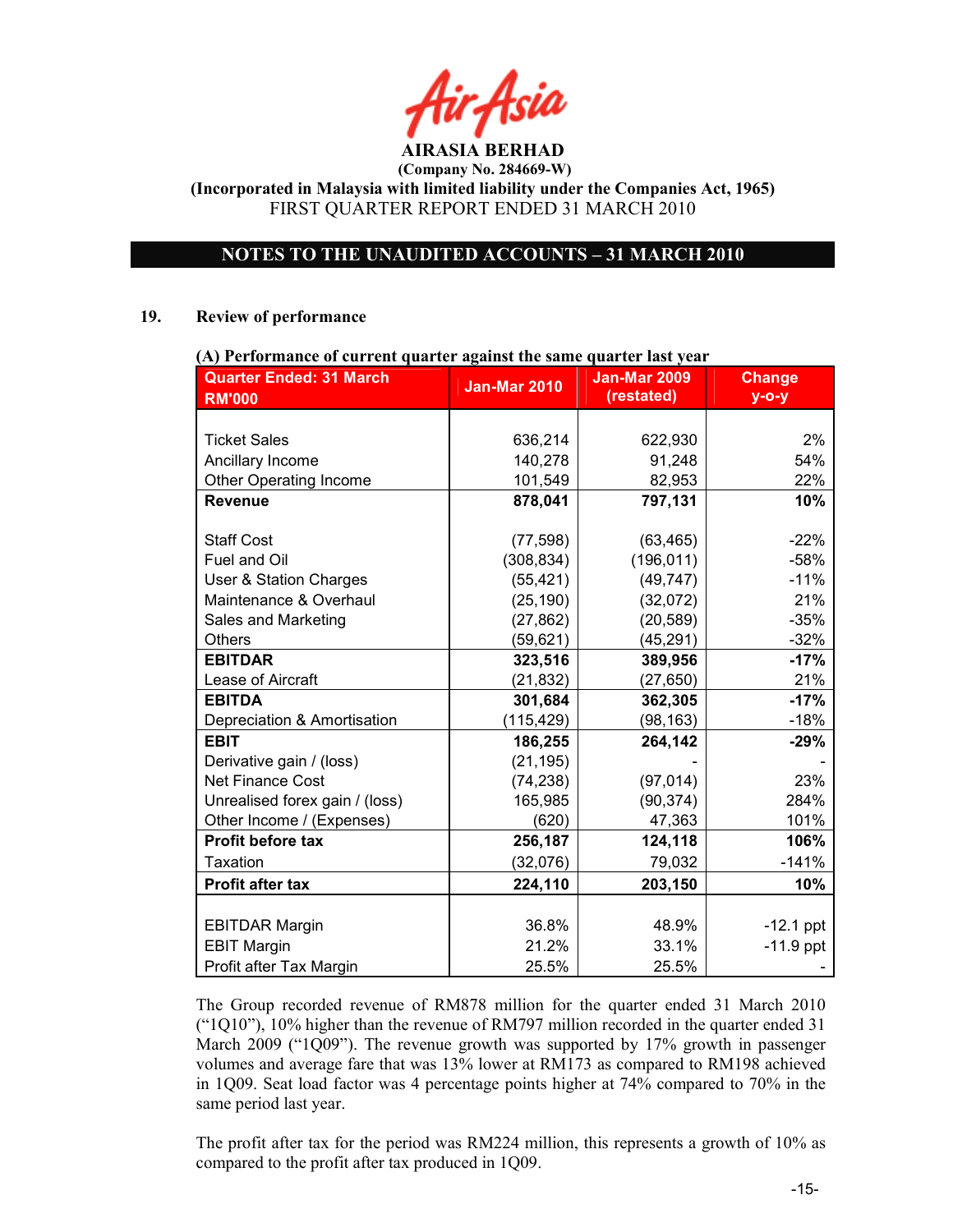AIRASIA BERHAD

(Company No. 284669-W)

(Incorporated in Malaysia with limited liability under the Companies Act, 1965) FIRST QUARTER REPORT ENDED 31 MARCH 2010

# OTES TO THE UAUDITED ACCOUTS – 31 MARCH 2010

| <b>Quarter Ended: 31 March</b><br><b>RM'000</b> | <b>Jan-Mar 2010</b> | Jan-Mar 2009<br>(restated) | <b>Change</b><br>$V - O - V$ |
|-------------------------------------------------|---------------------|----------------------------|------------------------------|
|                                                 |                     |                            |                              |
| Profit before taxation                          | 256,187             | 124,118                    | 106%                         |
| <b>Adjustments:</b>                             |                     |                            |                              |
| Unwinding of derivatives (gain) / loss          |                     |                            |                              |
| Forex (gain) / loss                             | (165, 985)          | 90,374                     | 283%                         |
| Disposal of assets (gain) / loss                |                     | (48,528)                   |                              |
| FRS 139 adjustments (gain) / loss               | 21,195              |                            |                              |
| <b>Core Operating Profit / (Loss)</b>           | 111,397             | 165,963                    | $-33%$                       |
|                                                 |                     |                            |                              |
| Core Operating Profit Margin                    | 12.7%               | 20.8%                      | $-8.1$ ppt                   |

The Group's core operating profit for the period was RM111 million. This is a 33% decline from the core operating profit achieved in 1Q09. The core operating profit margin for the period was at 12.7%, this is lower than the 20.8% core operating profit margin achieved in 1Q09. The Malaysian Ringgit has strengthened against the US Dollar and this has resulted in a translation gain of RM166 million during the quarter.

| Net Cash Flow (RM'000)         | <b>Jan-Mar 2010</b> | <b>Oct-Dec 2009</b> | <b>Change</b><br>$q - o - q$ |
|--------------------------------|---------------------|---------------------|------------------------------|
| Cash from Operations           | 295,556             | 380,428             | $-22%$                       |
| Cash from Investing Activities | (4,674)             | (777, 737)          | 99%                          |
| Cash from Financing Activities | (101, 035)          | 622,765             | $-116%$                      |
| <b>Net Cash Flow</b>           | 189,847             | 225,457             | $-16%$                       |

### (B) Cashflow commentary for current quarter against immediately preceding quarter

The Group's cash from operations was at RM296 million, a decrease of RM84 million against the immediate preceding quarter ended December 2009. The net cash flow is lower in the quarter as compared to the immediate preceding quarter due to the seasonality aspect of the business whereby the fourth quarter (October – December) is traditionally the strongest quarter of the year.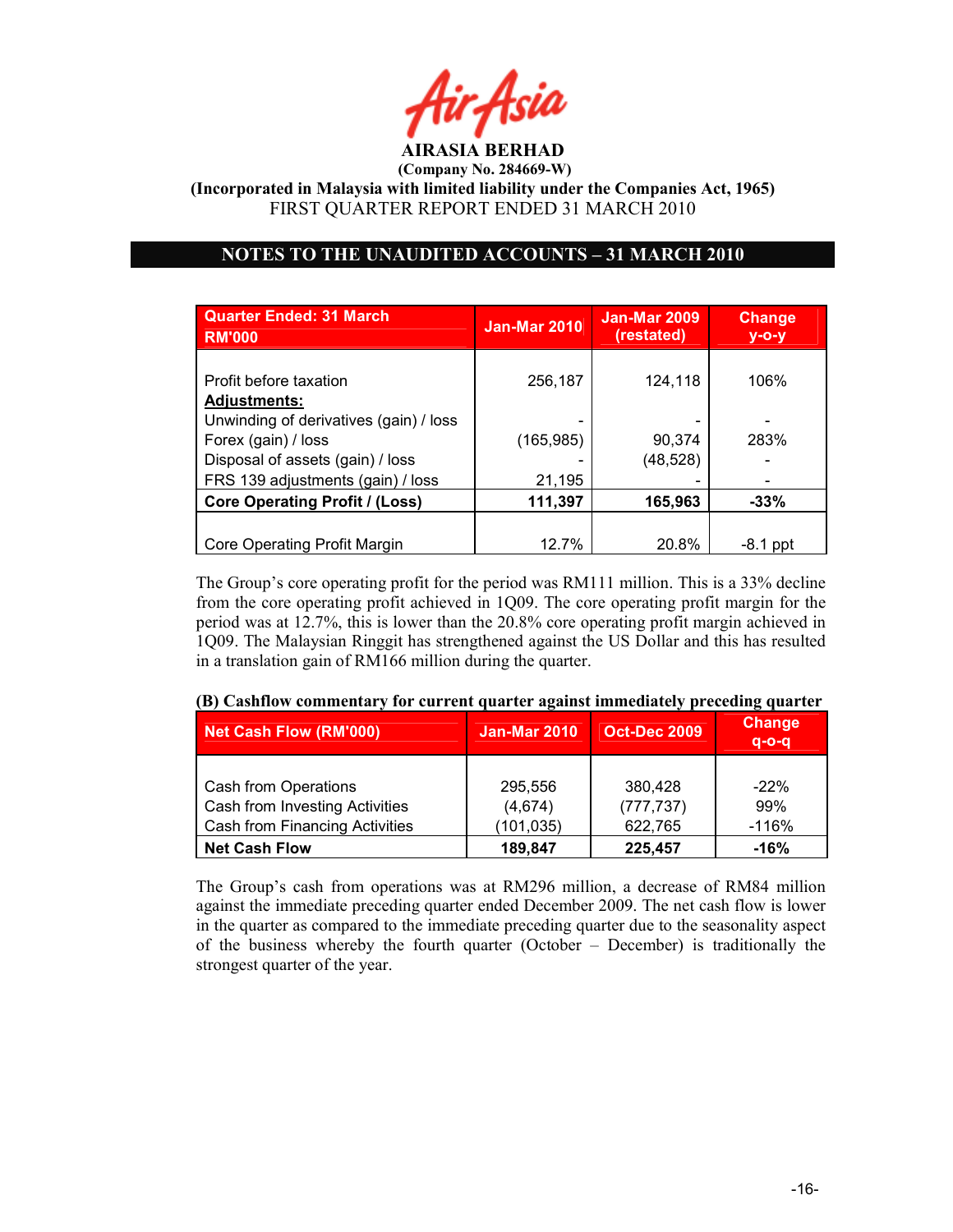

# OTES TO THE UAUDITED ACCOUTS – 31 MARCH 2010

| <b>Balance Sheet</b><br><b>RM</b> million | <b>Jan-Mar 2010</b> | <b>FY 2009</b> | <b>Change</b><br>$a$ -o-a |
|-------------------------------------------|---------------------|----------------|---------------------------|
|                                           |                     |                |                           |
| <b>Total Debt</b>                         | 7,187               | 7,608          | 6%                        |
| <b>Unrestricted Cash</b>                  | 938                 | 746            | 26%                       |
| <b>Net Debt</b>                           | 6,248               | 6,862          | 9%                        |
|                                           |                     |                |                           |
| <b>Net Gearing</b>                        | 2.25                | 2.62           | 14%                       |

### (C) Balance sheet commentary for current quarter

The Group's total debt as of end of 31 March 2010 was RM7,187 million. The Group's net debt after offsetting the cash balances amounted to RM6,248 million. This translates to a net gearing ratio of 2.24 times. The net gearing for the quarter is 14% lower than the immediate preceding quarter due to the growth in cash and less loan drawdown during the period under review.

### 20. Jointly Controlled Entity and Associate Company

| A) AirAsia Thailand                                          |                        |                 |                           |
|--------------------------------------------------------------|------------------------|-----------------|---------------------------|
| <b>AirAsia Thailand</b><br><b>Quarter Ended: 31 December</b> | <b>Jan-Mar</b><br>2010 | Jan-Mar<br>2009 | <b>Change</b><br>$y$ -o-y |
|                                                              |                        |                 |                           |
| Revenue (THB'000)                                            | 3,108,336              | 2,395,836       | 30%                       |
| EBITDAR (THB'000)                                            | 983,096                | 756,142         | 30%                       |
| Core Operating Profit / (Loss) (THB'000)                     | 400,622                | 297,633         | 35%                       |
| Profit / (Loss) after Tax (THB'000)                          | 622,862                | 297,633         | 109%                      |
|                                                              |                        |                 |                           |
| <b>EBITDAR Margin</b>                                        | 31.6%                  | 31.6%           |                           |
| Core Operating Profit Margin                                 | 12.9%                  | 12.4%           | $0.5$ ppt                 |
| Profit / (Loss) after Tax Margin                             | 20.0%                  | 12.4%           | $7.6$ ppt                 |
|                                                              |                        |                 |                           |
| Passenger carried                                            | 1,481,111              | 1,186,098       | 25%                       |
| Capacity                                                     | 1,836,101              | 1,557,624       | 18%                       |
| Seat Load Factor                                             | 81%                    | 76%             | 5 ppt                     |
| ASK (million)                                                | 1,914                  | 1,432           | 34%                       |
| RPK (million)                                                | 1,544                  | 1,059           | 46%                       |
| Average Fare (THB)                                           | 1,800                  | 1,833           | $-2%$                     |

 $(4)$   $(4)$   $(4)$   $(4)$   $(4)$ 

AirAsia Thailand recorded revenue of THB3,108 million in 1Q10, 30% higher compared to 1Q09. The positive growth in revenue is attributed to higher passenger volume and higher contribution from ancillary income. AirAsia Thailand has achieved significant passenger growth of 25% as compared to 1Q09 and load factors have increased by five percentage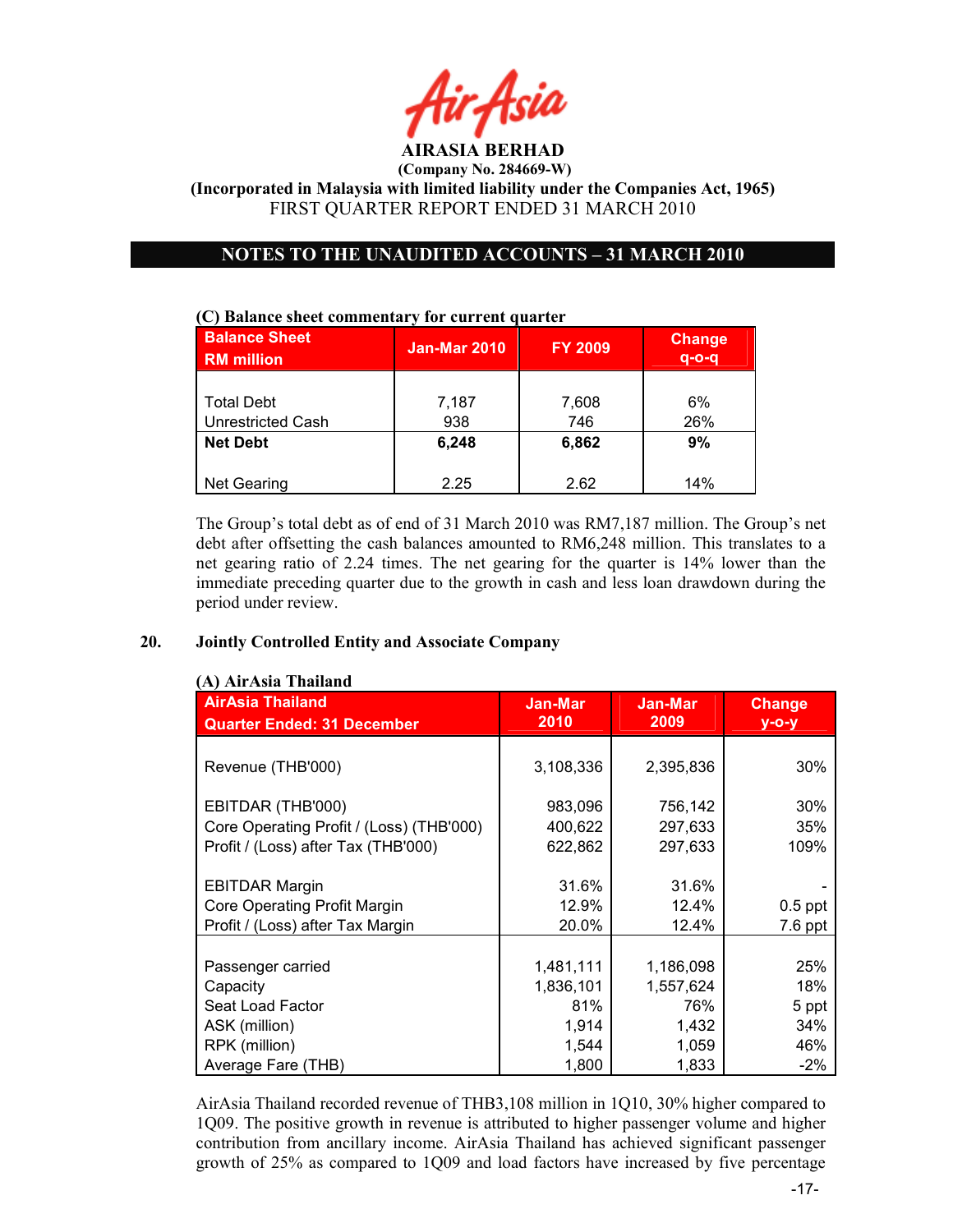

(Company No. 284669-W)

(Incorporated in Malaysia with limited liability under the Companies Act, 1965) FIRST QUARTER REPORT ENDED 31 MARCH 2010

## OTES TO THE UAUDITED ACCOUTS – 31 MARCH 2010

points to 81%. Average fare was lower by 2% at THB1,800 as compared to THB1,833 achieved in 1Q09.

AirAsia Thailand's operating environment has improved substantially during the quarter from the resurgence of tourist arrivals coupled by a strong domestic market. The Thai operations produced core operating profit of THB401 million in 1Q10, a 35% increase over the core operating profit achieved in 1Q09. Thailand also recorded a forex translation gain of THB222 million during the period. The profit after tax for the period was THB623 million after taking into account the forex translation gains.

| D7 / М1 / Кна Индонезіа                      |                |                |               |  |
|----------------------------------------------|----------------|----------------|---------------|--|
| AirAsia Indonesia                            | <b>Jan-Mar</b> | <b>Jan-Mar</b> | <b>Change</b> |  |
| <b>Quarter Ended: 31 March</b>               | 2010           | 2009           | $y$ -o-y      |  |
|                                              |                |                |               |  |
| Revenue (IDR million)                        | 528,355        | 384,664        | 37%           |  |
|                                              |                |                |               |  |
| EBITDAR (IDR million)                        | 107,495        | 70,021         | 54%           |  |
| Core Operating Profit / (Loss) (IDR million) | (33, 973)      | (64, 634)      | 47%           |  |
| Profit / (Loss) after Tax (IDR million)      | 4,640          | (64, 634)      | 107%          |  |
|                                              |                |                |               |  |
| <b>EBITDAR Margin</b>                        | 20.3%          | 18.2%          | $2.1$ ppt     |  |
| Core Operating Profit / (Loss) Margin        | $-6.4%$        | $-16.8%$       | 10.4 ppt      |  |
| Profit / (Loss) after tax                    | 0.9%           | $-16.8%$       | 17.7 ppt      |  |
|                                              |                |                |               |  |
| Passenger carried                            | 893,381        | 662,483        | 35%           |  |
| Capacity                                     | 1,234,492      | 979,632        | 26%           |  |
| Seat Load Factor                             | 72%            | 68%            | 4 ppt         |  |
| ASK (million)                                | 1,569          | 1,103          | 42%           |  |
| RPK (million)                                | 1,136          | 745            | 52%           |  |
| Average Fare (IDR)                           | 496,511        | 501,245        | -1%           |  |

# (B) AirAsia Indonesia

AirAsia Indonesia recorded revenue of IDR528 billion in 1Q10, this is 37% higher as compared against 1Q09. The positive growth in revenue is attributed to higher passenger volume and higher contribution from ancillary income. Passengers carried by AirAsia Indonesia grew by 35% in 1Q10 as compared to 1Q09 with four percentage points improvement in seat load actor.

The operations produced a profit after tax of IDR5 billion which included a forex translation gain of IDR39 billion. The core operating loss after excluding the forex translation gain is IDR34 billion.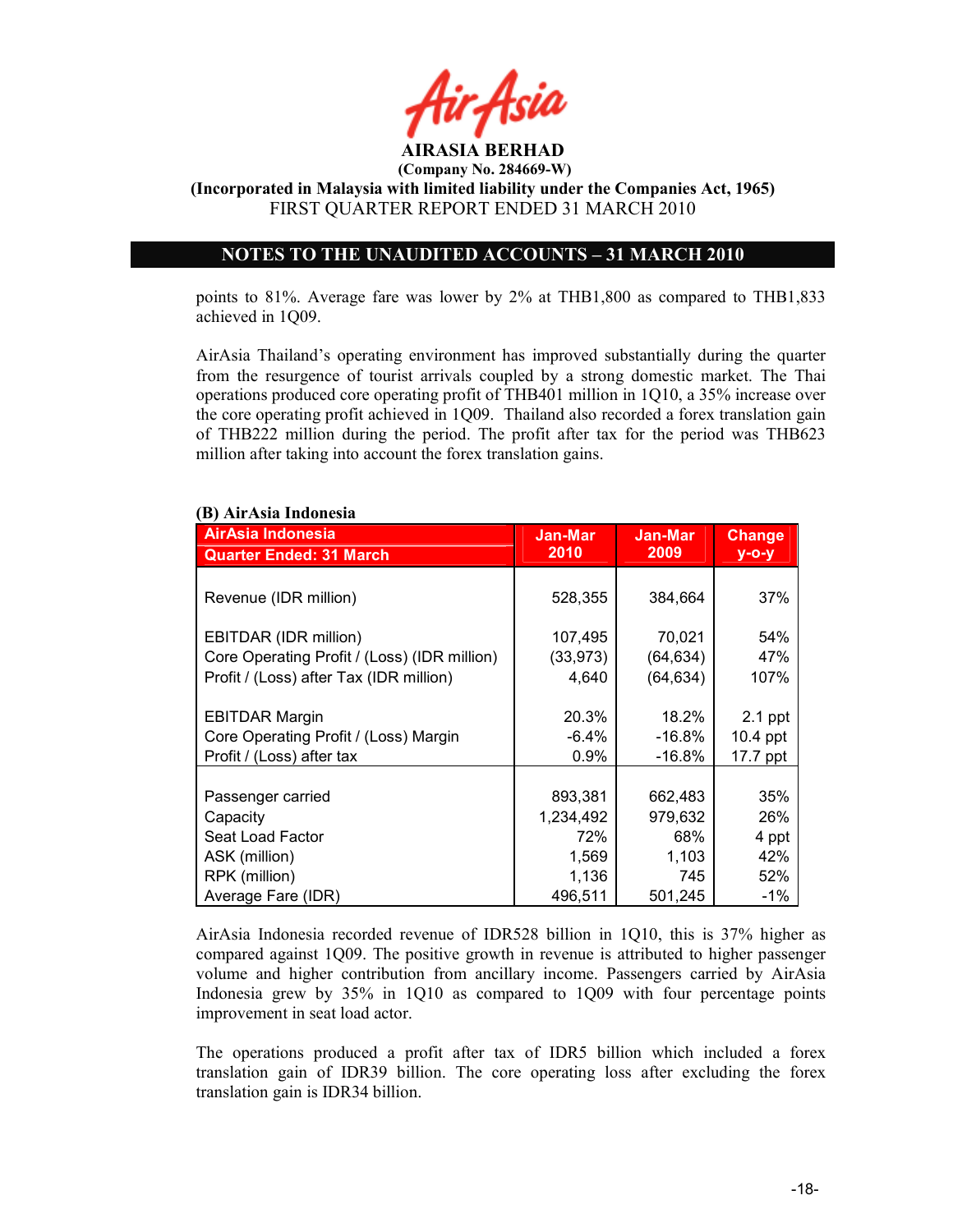

# OTES TO THE UAUDITED ACCOUTS – 31 MARCH 2010

### (C) Unrecognised share of losses in jointly controlled entity and associate company.

FRS 128 states that interest in an associate is defined as "the carrying amount of the investment in the associate under the equity method together with any long-term interests that, in substance, form part of the investor's net investment in the associate". On this basis, the share of losses of the investment in associate was equity accounted for by the Group and limited to the Group's investment in the ordinary share capital of the associate.

|                   | Unrecognised share of net profit / Unrecognised share of net profit / |            |
|-------------------|-----------------------------------------------------------------------|------------|
|                   | (loss) for the Quarter ended $\int$ (loss) as of 31/03/2010           |            |
|                   | 31/03/2010                                                            |            |
|                   | RM'Million                                                            | RM'Million |
| Thai AirAsia      | 30.3                                                                  | (210.3)    |
| Indonesia AirAsia | 0.8                                                                   | (233.2)    |

### 21. Variation of results against preceding quarter

The Group achieved a profit after taxation of RM224 million for the quarter under review. This is a gain against the RM77 million profit after taxation achieved to that of the immediately preceding quarter ended 31 December 2009.

### 22. Commentary on prospects

The aviation industry has been enjoying a steady recovery since the end of last year. Passenger traffic has been growing steadily and ticket prices are moving up due to stronger demand and a tighter supply-demand scenario.

Based on the current forward booking trend, the underlying passenger demand in the second quarter for the Group's operations remains positive. Load factors achieved in the month of April were ahead of the prior year in Malaysia, Thailand and Indonesia and forward bookings for future months remain ahead of the same time last year.

In Thailand, the second quarter is a weaker quarter as it coincides with the low season for tourist arrivals and a lower demand for leisure travel. Thai AirAsia has introduced planned capacity reductions of 12% for the period to more closely match supply and demand. The recent political disturbances are expected to have only a short term impact, passenger loads have recovered substantially on Bangkok bound routes since the end of the protest.

Indonesia's outlook for the second quarter 2010 is positive with encouraging passenger growth. Passenger demand is supporting higher load factors and will likely deliver better yields. In addition, the strengthening of the Indonesia Rupiah against the USD, a result of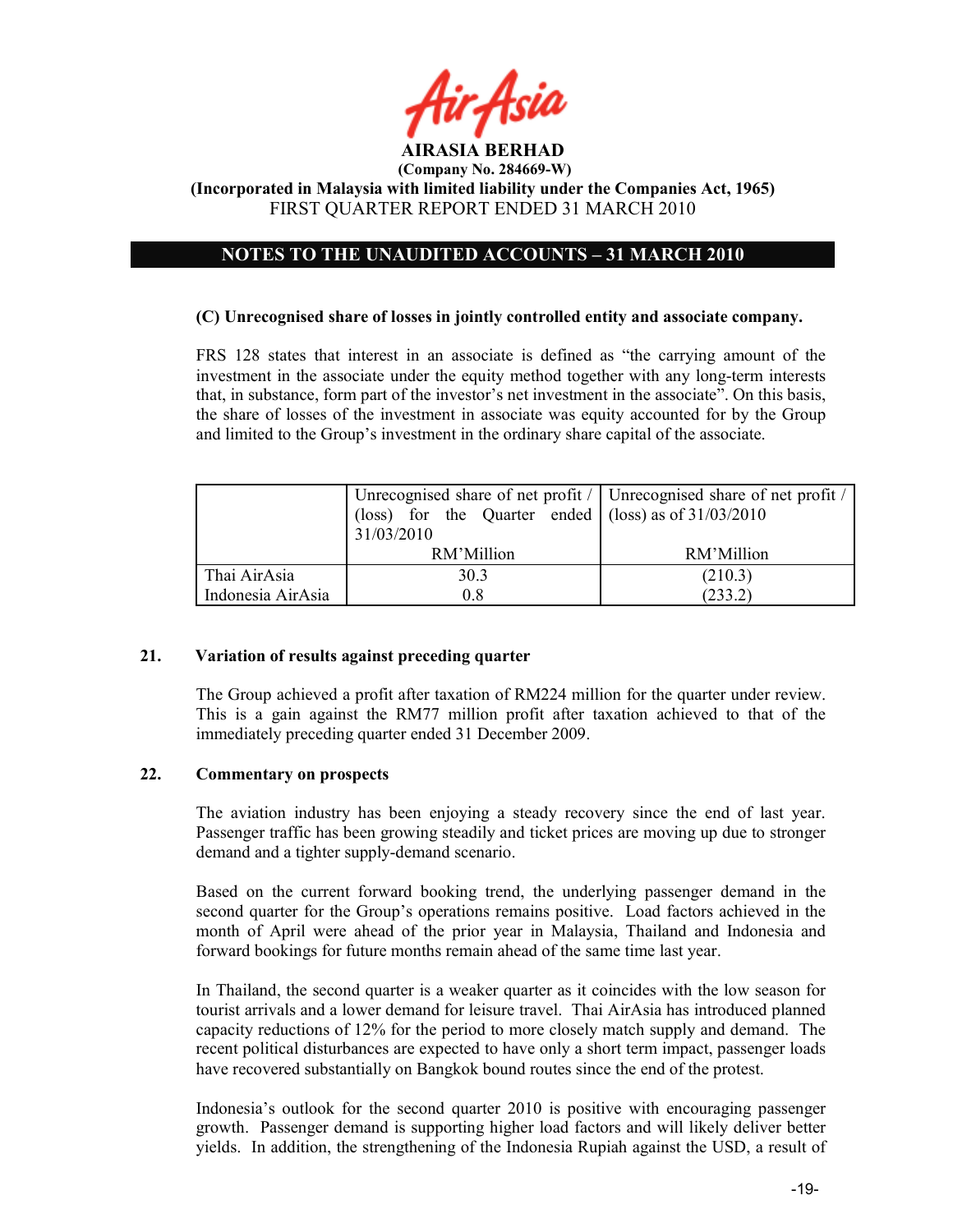

AIRASIA BERHAD (Company No. 284669-W)

(Incorporated in Malaysia with limited liability under the Companies Act, 1965) FIRST QUARTER REPORT ENDED 31 MARCH 2010

# OTES TO THE UAUDITED ACCOUTS – 31 MARCH 2010

economic growth and political stability reduces costs which are primarily USD denominated.

The Group will take delivery of six A320 aircraft in the second quarter of the year two of which will be operated in Malaysia three in Thailand and one in Indonesia. The introduction of additional A320 aircraft in Thailand and Indonesia will improve operational reliability and reduce operating costs. The Malaysian aircraft will be used to operate five new routes to be launched in the second quarter, while the aircraft to be stationed in Thailand and Indonesia will be used to replace B737 aircraft which will be retired from service.

The Group has partially hedged its fuel requirement for up to 26% from the second quarter of 2010 to December 2010 via fixed swaps on Singapore Jet Kerosene, WTI crude oil and 'crack', which is the difference between Singapore Jet Kerosene and WTI crude oil. WTI crude oil hedges were recently transacted to match some of the existing crack hedges to provide an effective Singapore Jet Kerosene hedge at an average of approximately \$83/barrel.

Barring any unforeseen circumstances, the Directors remain positive with the prospects of the Group for the remainder of 2010.

### 23. Profit forecast

The disclosure requirements for explanatory notes for the variance of actual profit after tax and minority interest and forecast profit after tax and minority interest are not applicable for the current quarter and financial year-to-date.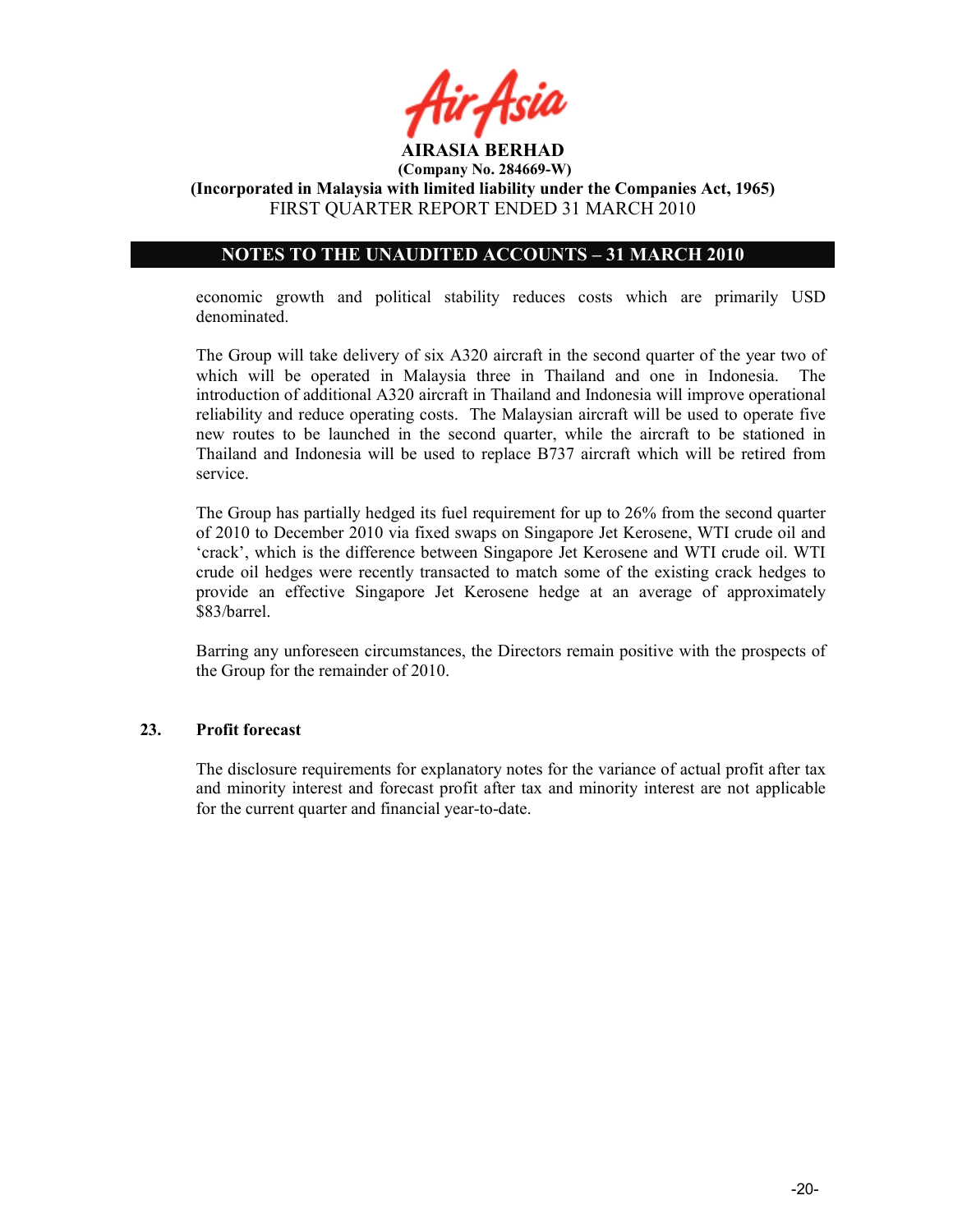AIRASIA BERHAD

# OTES TO THE UAUDITED ACCOUTS – 31 MARCH 2010

### 24. Finance (Cost)/Income

|                                    | <b>Group and Company</b> |                |              |              |
|------------------------------------|--------------------------|----------------|--------------|--------------|
| All figures in RM'000              | <b>Quarter</b>           | <b>Quarter</b> | Year         | Year         |
|                                    | <b>Ended</b>             | <b>Ended</b>   | <b>Ended</b> | <b>Ended</b> |
|                                    | 31/03/10                 | 31/03/09       | 31/03/10     | 31/03/09     |
| <b>Finance Costs</b>               |                          |                |              |              |
| Interest costs                     |                          |                |              |              |
| - Bank borrowings                  | (91, 596)                | (98, 117)      | (91, 596)    | (98, 117)    |
| - Hire-purchase payables           | (3)                      | (3)            | (3)          | (3)          |
| Bank facilities and other charges  | (617)                    | (762)          | (617)        | (762)        |
|                                    | (92, 216)                | (98, 882)      | (92, 216)    | (98, 882)    |
|                                    |                          |                |              |              |
| <b>Finance Income</b>              |                          |                |              |              |
| Interest on inter-co balances      | 16,208                   |                | 16,208       |              |
| (TAA and IAA)                      |                          |                |              |              |
| Interest on deposits               | 3,007                    | 790            | 3,007        | 790          |
|                                    | 19,215                   | 790            | 19,215       | 790          |
|                                    |                          |                |              |              |
| Net Forex Exchange gain / (loss)   | 165,985                  | (90, 374)      | 165,985      | (90, 374)    |
|                                    |                          |                |              |              |
| <b>Net Finance (Cost) / Income</b> | 92,984                   | (188, 466)     | 92,984       | (188, 466)   |

### 25. Exceptional item

There were no exceptional items in the quarter under review.

### 26. Income tax expense

### Current taxation

Current taxation of RM4.4 million relates to interest income.

### Deferred taxation

The RM27.7 million deferred tax charge arises from the net of RM67.8 million deferred tax liabilities and RM40.1 million of deferred tax assets recognized during the period. The deferred tax liabilities arose from an increase in the difference between the net book value and tax written down value of property plant and equipment, a result of capital allowances granted offset by depreciation. The deferred tax asset arose from capital allowances granted in the period but which remained unutilized. The deferred tax asset relating to the investment allowance was unchanged.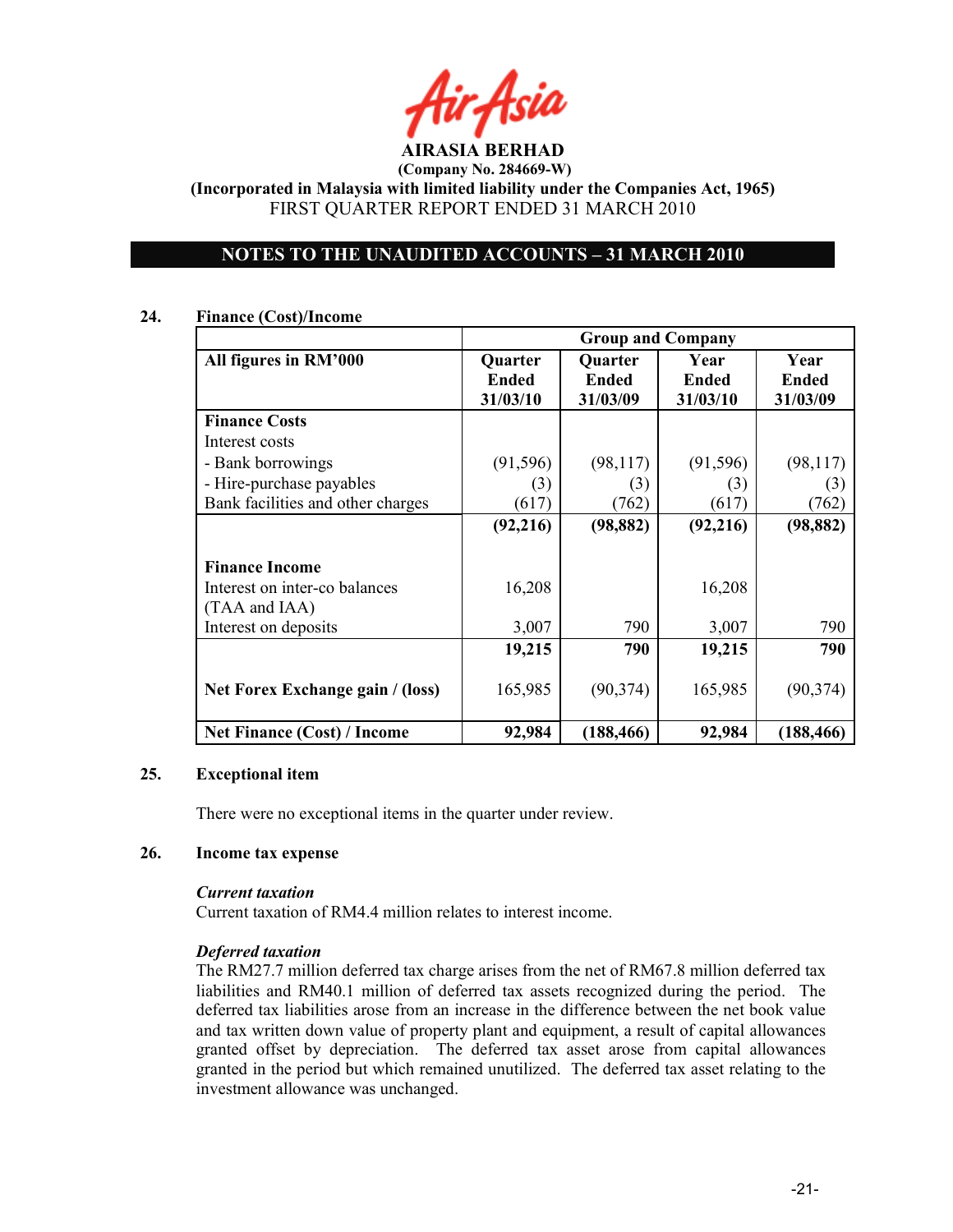# OTES TO THE UAUDITED ACCOUTS – 31 MARCH 2010

### 27. Unquoted investments and properties

There was no sale of unquoted investments or properties for the quarter under review and financial period to date.

### 28. Quoted investments

There was no purchase or disposal of quoted securities for the quarter under review and financial period to date.

### 29. Status of corporate proposals announced

### Vietnam Joint Venture

Subsequent to the announcement by the Company on 10 February 2010, the financial due diligence on VietJet Aviation Joint Stock Company has already been completed. Application is being made to Civil Aviation Authority of Vietnam for the Air Operating Certificate that will permit the operation of a low cost carrier in the Socialist Republic of Vietnam based on the already proven business model of AirAsia in other ASEAN countries

### 30. Borrowings and debt securities

|                   | At 31/03/2010<br><b>RM'000</b> | At 31/12/2009<br><b>RM'000</b> |
|-------------------|--------------------------------|--------------------------------|
| <b>Current</b>    |                                |                                |
|                   | 521,185                        | 540,212                        |
|                   |                                |                                |
| Non-current       |                                |                                |
|                   | 6,665,778                      | 7,067,696                      |
|                   |                                |                                |
| <b>Total Debt</b> | 7,186,963                      | 7,607,908                      |

The borrowings are mainly in the form of term loans which are for the purchase of new Airbus A320-200 aircraft.

The maturity period of non-current borrowing is 14 years and below. Borrowings are denominated in US Dollar (predominantly), RM and Euro. The Company has substantially hedged its foreign exchange exposure through foreign exchange contracts as explained in Note 31 (i).

The Company's aircraft financing facilities are principally secured by the following types of security:

(a) Assignment of rights under contract with Airbus over each aircraft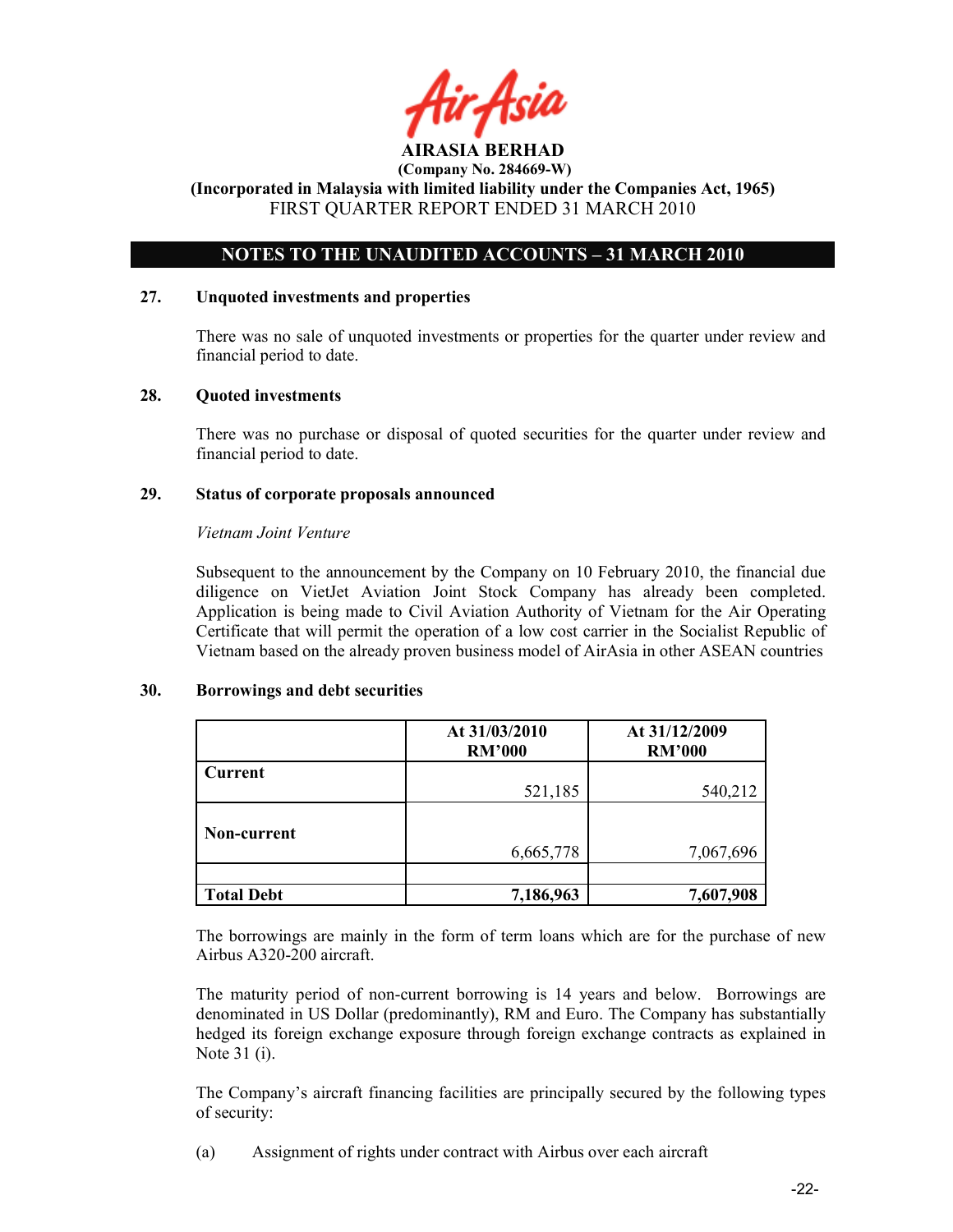

# OTES TO THE UAUDITED ACCOUTS – 31 MARCH 2010

- (b) Assignment of insurance and reinsurances of each aircraft
- (c) Assignment of airframe and engine warranties of each aircraft
- (d) Mortgage of the aircraft
- (e) Deregistration Power of Attorney

### 31. Derivative Financial Instruments:

The fair value of derivative financial instruments is determined in accordance with FRS139 which was adopted by the Group with effect from 1 January 2010. The principal changes in accounting policies and effects resulting from the adoption of FRS 139 are disclosed in section 2 of this announcement.

### (i) Forward Foreign Exchange Contracts

As at 31 March 2010, the Group has hedged approximately 52% of its dollar liabilities pertaining to its aircraft, engine and simulator loans into Malaysian Ringgit ("MYR") by using long dated foreign exchange forward contracts. The calculation includes loans for aircraft deployed to Thai AirAsia and Indonesia AirAsia where AirAsia receives lease payments in USD. However, if the calculation is based on loans pertaining to aircraft being deployed to Malaysia, approximately 70% of the loans are hedged from USD into MYR. The latest weighted average foreign forward exchange rate is at 3.1894 USD:MYR.

### (ii) Interest Rate Hedging

The Group has entered into interest rate hedging transactions to hedge against fluctuations in the US\$ Libor on its existing and future aircraft financing for deliveries between Year 2005 and 2010. In the first quarter of 2010, the Group has entered into four additional forward start interest rate swaps at an average of 3.70%, with 12 years tenure for loans future aircraft loans in 2010.

### (iii) Fuel Hedging

As at 31 March 2010, the Group has entered into a fuel hedging transaction via Singapore Jet Kerosene fixed swap at US\$81.70 per barrel to cover approximately 7% of the Group's jet fuel requirements in the second quarter of 2010. The Group has a balance of buy put positions of 750,000 barrels at US\$42/barrel for the period between Jan 2010 and June 2010.

In addition, the Group has entered into 'crack' fixed swaps which cover approximately 26% of the Group's total expected fuel volumes for the remaining period between April 2010 and December 2010.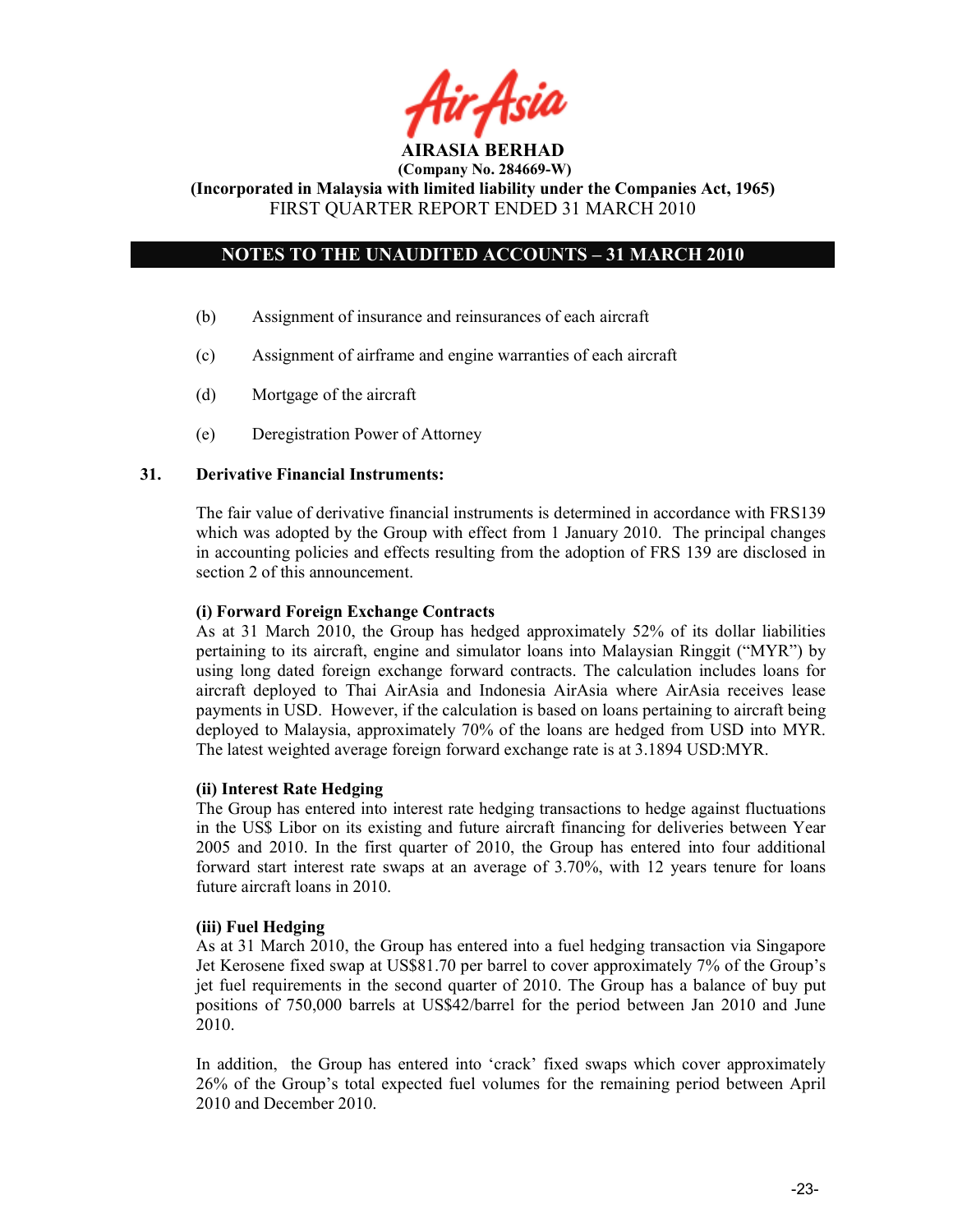

# OTES TO THE UAUDITED ACCOUTS – 31 MARCH 2010

### 32. Derivative financial instruments

| <b>Type of derivatives</b>                | <b>Notional Value</b><br>as at 31/03/2010 | <b>Fair Value</b><br>as at 31/03/2010<br><b>Assets / (Liabilities)</b> |
|-------------------------------------------|-------------------------------------------|------------------------------------------------------------------------|
| (i) Fuel contract                         | Barrels (million)                         | RM (million)                                                           |
| - less than 1 year<br>- 1 year to 3 years | 2.2                                       | 7.0                                                                    |
|                                           | 2.2                                       | 7.0                                                                    |
| (ii) Interest rate contracts              | RM (million)                              | RM (million)                                                           |
| - less than 1 year                        |                                           |                                                                        |
| - 1 year to 3 years                       |                                           |                                                                        |
| - more than 3 years                       | 4,385.8                                   | (252.5)                                                                |
|                                           | 4,385.8                                   | (252.5)                                                                |
| (ii) Foreign currency contracts           | RM (million)                              | RM (million)                                                           |
| - less than 1 year                        |                                           |                                                                        |
| - 1 year to 3 years                       |                                           |                                                                        |
| - more than 3 years                       | 4,152.8                                   | 38.7                                                                   |
|                                           | 4,152.8                                   | (38.7)                                                                 |

The related accounting policies, cash requirements of the derivatives, risks associated with the derivatives and policies to mitigate those risks are unchanged since the last financial year.

### 33. Material litigation

As at 31 May 2010, there was no material litigation against the Group.

# 34. Proposed dividend

The Directors do not recommend any dividend for the quarter ended 31 March 2010.